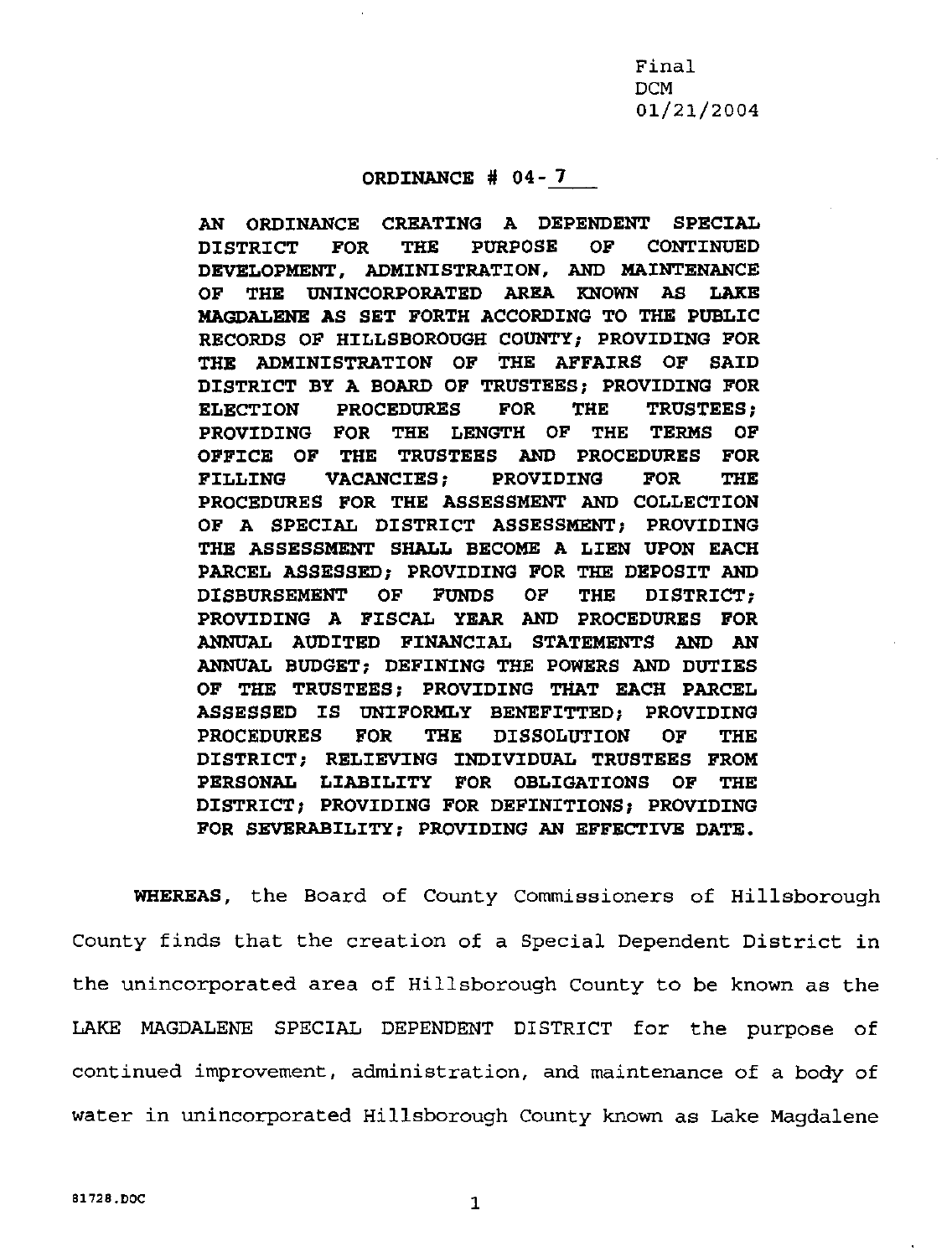is the best alternative available for the delivery of such **services; and** 

**WHEREAS,** the Board of County Commissioners of Hillsborough County has the power, pursuant to its home rule powers and Chapter 189, Florida Statutes, to create a dependent special district by ordinance; and

**WHEREAS,** the Board of County Commissioners of Hillsborough County, finds that the creation of a dependent special district in the unincorporated area of Hillsborough County to be known as the LAKE MAGDALENE SPECIAL DEPENDENT DISTRICT, promotes the public health, safety, and welfare; and

**WHEREAS,** the Board of County Commissioners of Hillsborough County passed Resolution No. RBS-0175 describing the steps to be taken to establish a special dependent district.

**NOW THEREFORE,** BE IT ORDAINED BY THE BOARD OF COUNTY COMMIS-SIONERS OF HILLSBOROUGH COUNTY, FLORIDA, THIS **21st** DAY OF **January** , 2004, AS FOLLOWS:

**SECTION 1.** There is hereby created a Special Dependent District consisting of all property located within the referenced boundaries described in Exhibit **"An** attached hereto and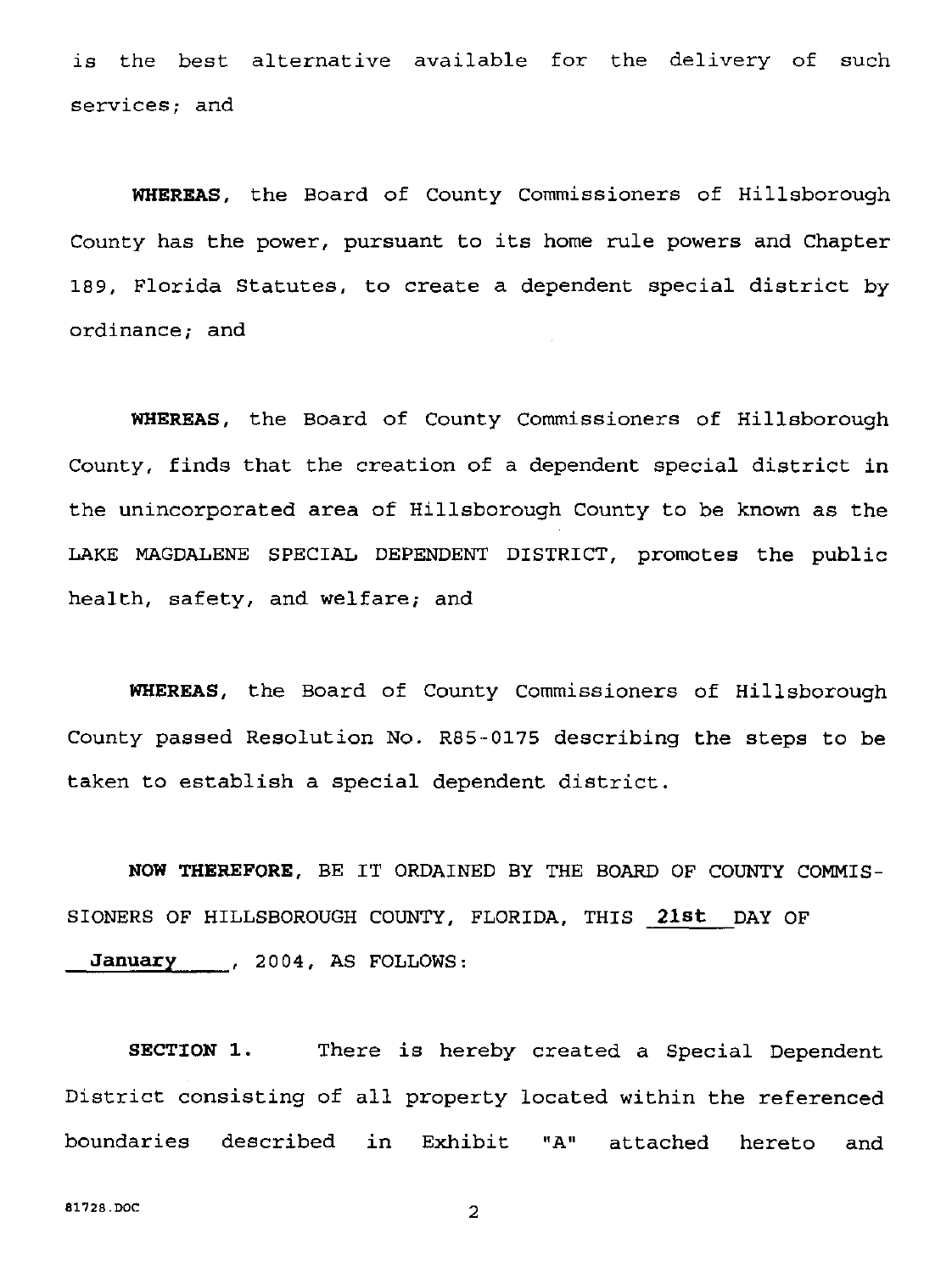incorporated herein by reference; which District shall be designated as the LAKE MAGDALENE SPECIAL DEPENDENT DISTRICT, hereinafter referred to as the "district."

**SECTION 2.** The district shall be dependent on the county for purposes of establishing its budget, but is otherwise amenable to separate special district government.

**SECTION 3.** The business and affairs of the district shall be conducted and administered by a board of seven trustees, hereinafter referred to as the "trustees," who shall be elected in even numbered years for 4-year terms of office. However, seven persons shall be appointed by the Hillsborough County Board of County Commissioners to serve as trustees of the district. Such trustees shall be appointed upon receipt of Justice Department preclearance, and shall serve until their successors have been elected and taken office as hereinafter provided: Three of such appointed trustees should serve until the first regular election in year 2004 and four of such persons shall serve until the second regular election in 2006. After the first and second regular elections, trustees shall serve four year terms as provided herein. After each election of trustees, the trustees shall organize by electing from their members a president, a vice-president, a recording secretary, a corresponding secretary, and a treasurer. At the same time they shall establish and publish in a newspaper of general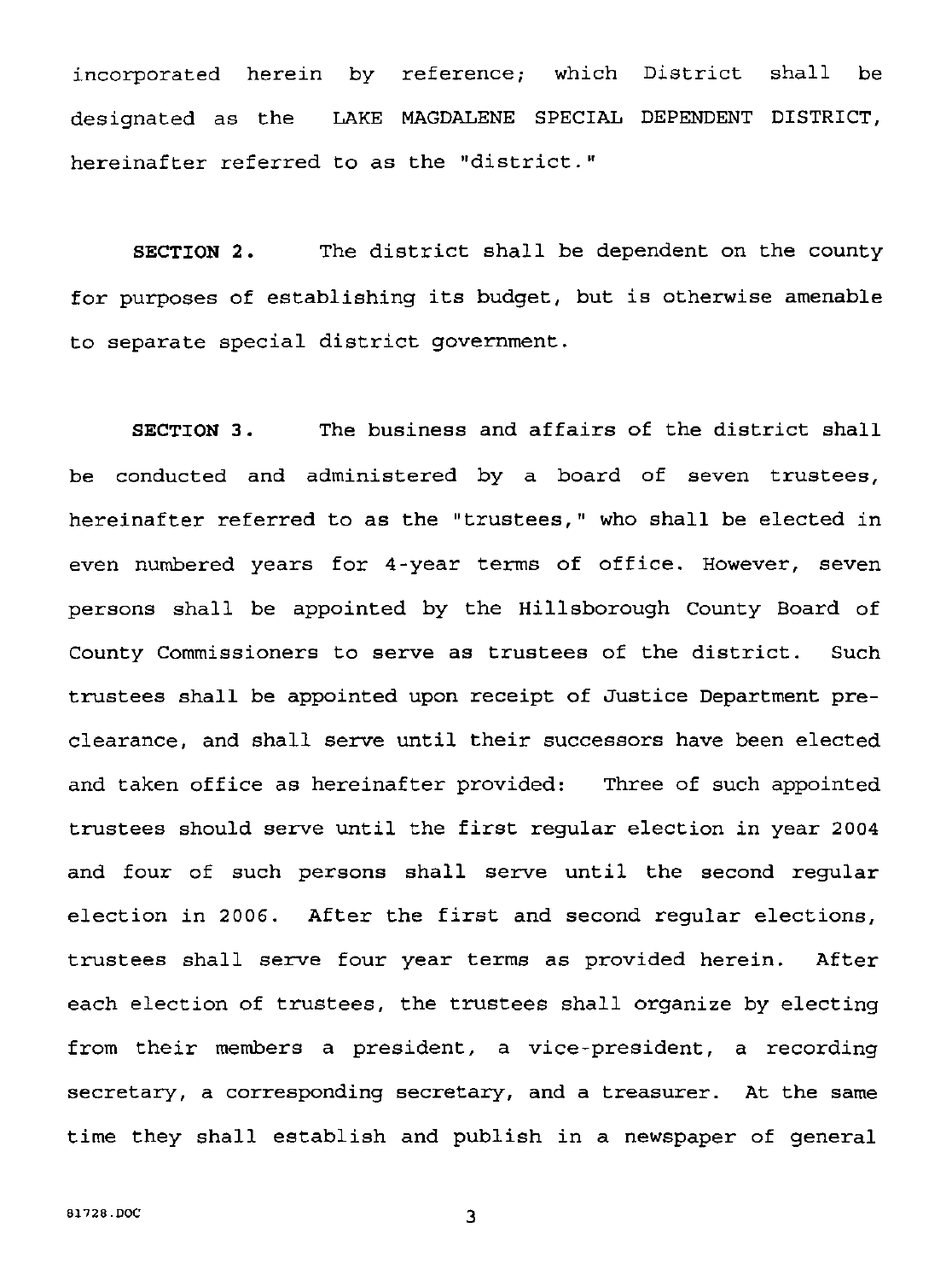circulation, a regular monthly meeting date, time, and place which shall be adhered to. A quorum of the board of trustees for conducting the board's business shall require the presence of at least five (5) trustees. The trustees shall not be entitled to compensation for their services, but shall be entitled to be reimbursed from funds of the district for any authorized disbursements they may properly incur on behalf of the district. The president, the vice-president, and the treasurer shall be the only trustees authorized to execute checks and documents on behalf of the district. Such trustees authorized to sign checks of the district or otherwise designated to handle its funds shall, before they enter upon such duties, execute to the Board of County Commissioners of Hillsborough County for the benefit of the district, a good and sufficient bond approved by the Board of County Commissioners of Hillsborough County in the sum of \$5,000 with a qualified corporate surety conditioned to faithfully perform the duties of such trustees and to account for all funds which may come into their hands as such trustees. All premiums for such surety on all bonds shall be paid from funds of the district.

**SECTION 4.** Elections shall be held at one or more polling places designated for the district by the Supervisor of Elections. The election will be held in conjunction with the first primary election as designated in Section 100.061, Florida Statutes or any amended or successor statute. Trustees shall run on a non-partisan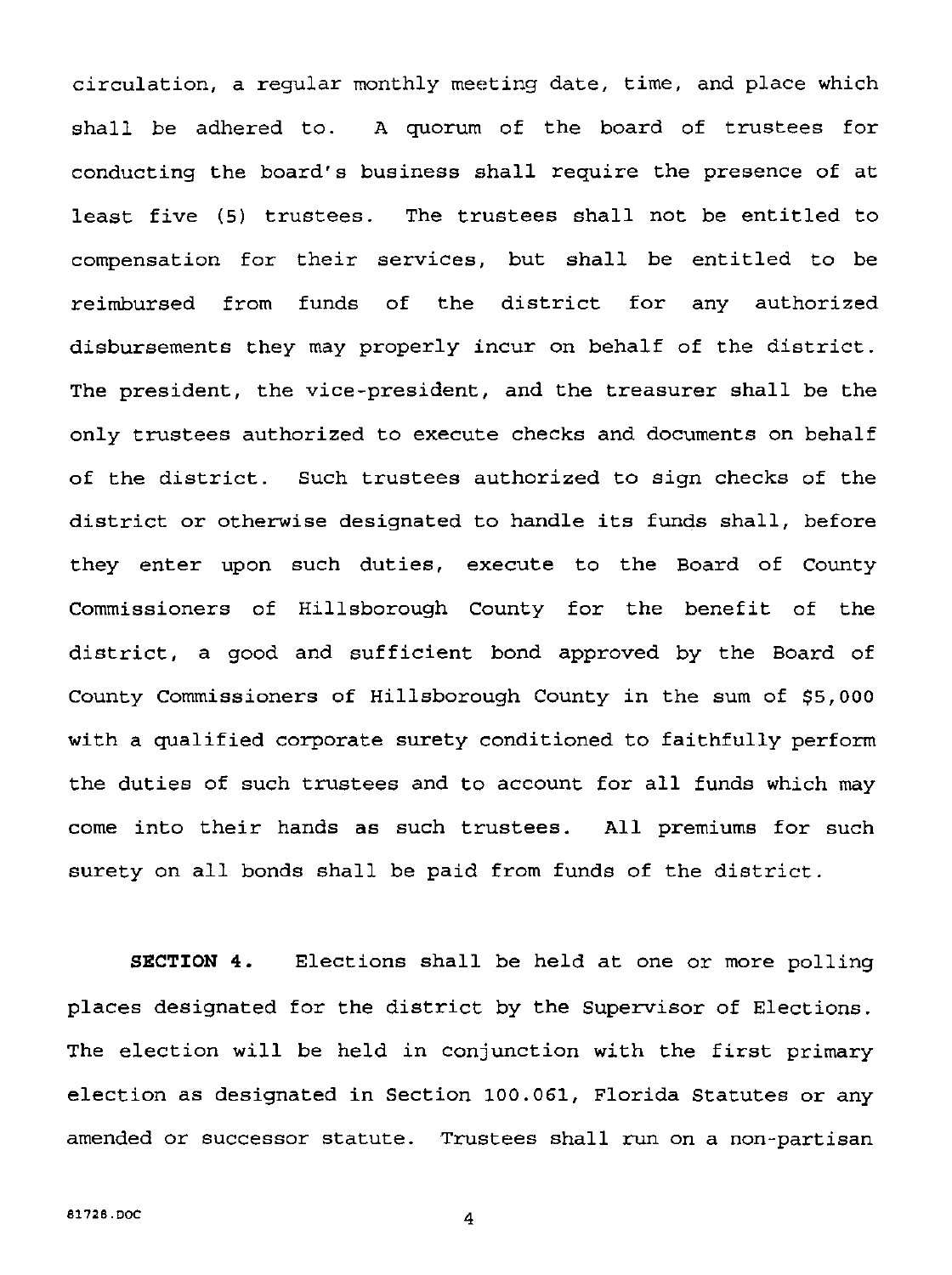basis. At each election, trustees shall be elected for a term of 4 years. The candidates receiving the highest number of votes cast shall be declared elected to fill the number of vacancies to be filled on the board and shall receive a certificate of election from the Supervisor of Elections. If two persons receive an equal and highest number of votes for the last position to be filled, such persons shall draw lots to determine who shall be elected to the office. Each trustee shall serve until his successor is duly elected and qualified. Elections shall be held between the hours of 7 a.m. and 7 p.m. and shall be conducted and supervised by the Supervisor of Elections of Hillsborough County. All matters relating to the calling, conduct, and regulation of elections not provided for in this ordinance shall be governed by the state election code. All qualified electors residing within the district shall be eligible to vote prior to the closing of the registration books for such election. All election ballots shall be prepared by the Supervisor of Elections. The Canvassing Board shall canvass the returns of the election and shall announce the results upon completion of the count. The necessary and proper costs of holding, conducting, and regulating such elections and referendums, including compensation for inspectors, clerks, and other employees required therefor shall be fixed by the Supervisor of Elections with the approval of the board of trustees and shall be paid by the district.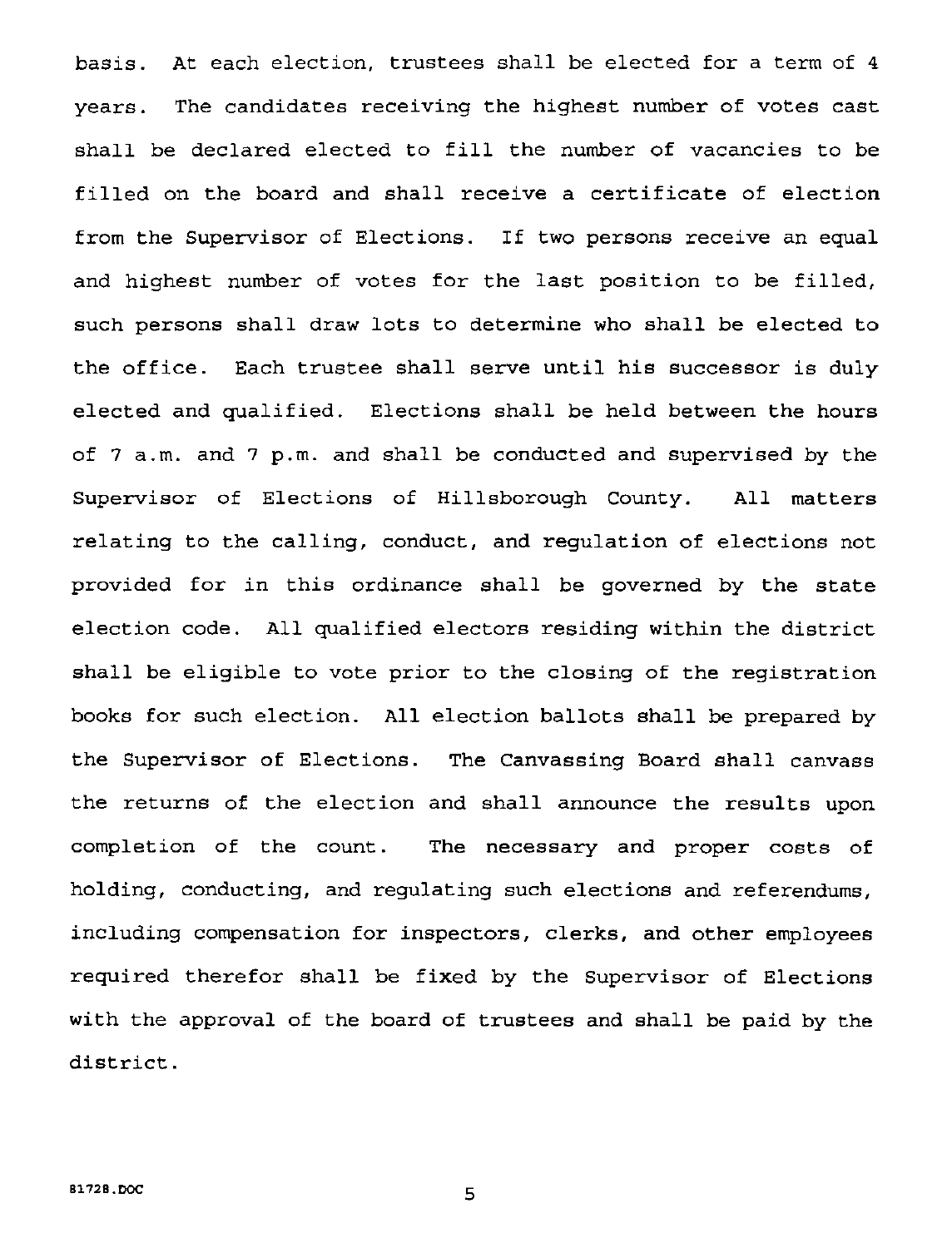**SECTION 5.** Persons desiring to have their names placed on the ballot for election as trustees of the district shall be qualified electors residing within the district who shall present a written petition to the Supervisor of Elections during the time period specified by Section 99.061 (2) , Florida Statutes. Such petition shall be signed by not less than (7) qualified electors within the district. Candidates shall conduct their campaigns in accordance with the provisions of Chapter 106, Florida Statutes. Notice of the election setting forth the names of the candidates for trustees shall be given by the district, one time, at least 10 days before the date of each election, in a newspaper of general circulation published in the county. The ballot shall be substantially in the following form:

Board of Trustees of the district:

(stating their names).

The Supervisor of Elections shall verify that each candidate is a registered voter and resident of the district.

**SECTION 6.** Trustees shall hold office for a term of 4 years and may succeed themselves. All vacancies occurring in the board of trustees from any cause shall be filled for the unexpired term from among the qualified electors of the district by vote of the remaining trustees unless a quorum cannot be obtained. In that case, the vacancy shall be filled for the unexpired term by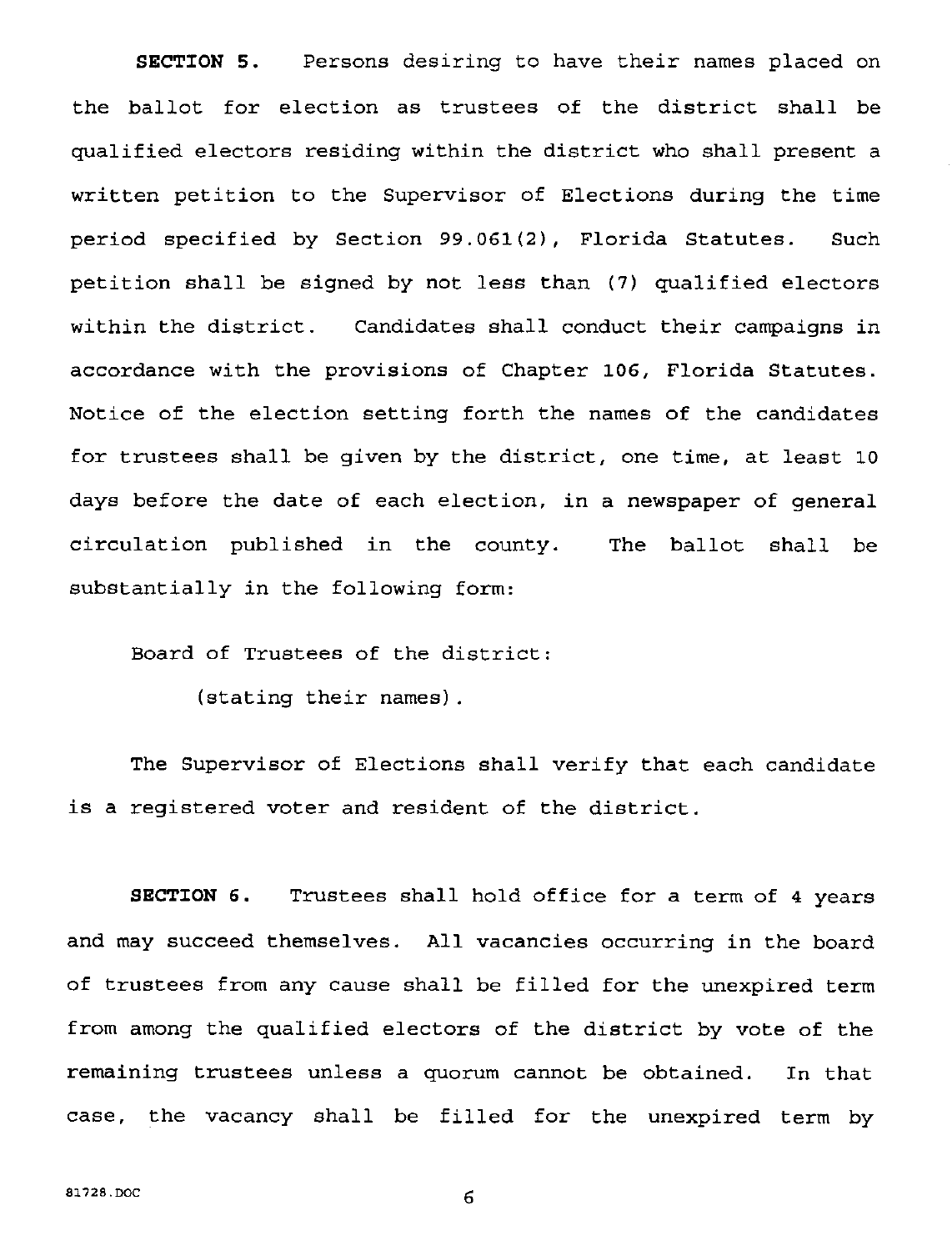appointment of the Board of County Commissioners of Hillsborough County. Any trustee failing to discharge the duties of his position may be removed for cause by the board of trustees, after due notice and an opportunity to be heard, upon charges of malfeasance or misfeasance. Any trustee missing three consecutive meetings may be considered for removal by the board.

**SECTION 7.** The board of trustees shall have the right, power and authority to levy a special assessment against all parcels of property situated within the district for the purpose of providing funds for the operation of the district. The board of trustees shall, annually, by resolution, fix the amount of the assessment for the next ensuing year and shall follow the applicable procedures established in Chapter 197, Florida Statutes. The board of trustees shall direct the Property Appraiser of Hillsborough County to assess and the Tax Collector of Hillsborough County to collect such assessment as is assessed upon each parcel of property within the district. The assessment shall not exceed Seventy-Five Dollars (\$75.00) per annum per parcel except upon approval by referendum of qualified voters of the district. The County Property Appraiser shall include on the Hillsborough County tax roll the special assessment for special district benefits thus made by the board of trustees of the district, and the same shall be collected in the manner and form as provided for collection of county taxes. The Property Appraiser and Tax Collector shall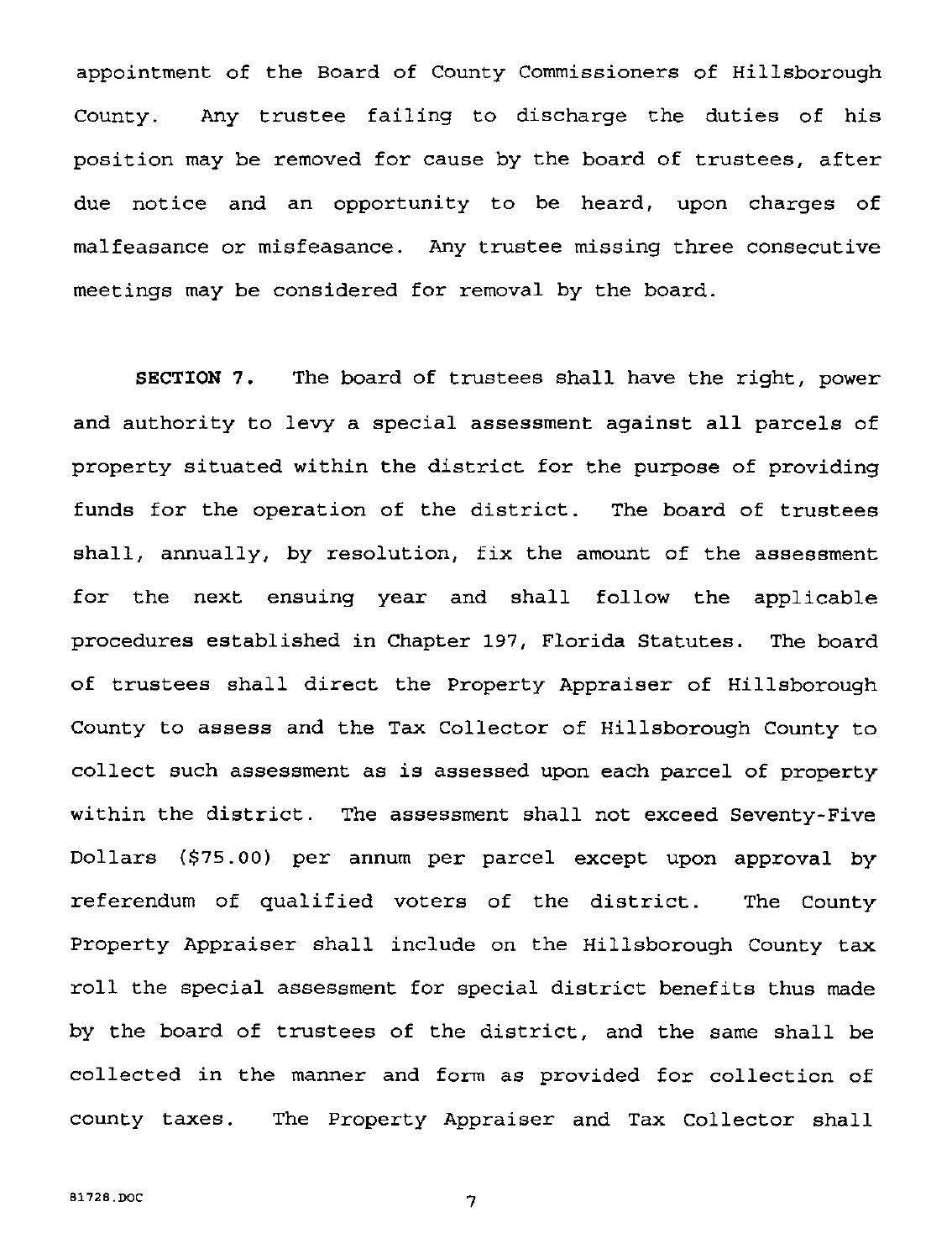receive commissions as provided by general law for performing duties required of them by this ordinance. The Tax Collector shall deposit the funds into a depository designated by the board of trustees in accordance with Section 10 for the account of the district. For the purpose of determining property subject to the district assessment, a "parcel" shall mean any of the parcels, improved or unimproved, listed in Exhibit A.

The maximum non-ad valorem assessment for a parcel which meets any one of the following criteria shall be zero (\$0) :

- 1. Lying beneath the waters of a body of water in Hillsborough County known as Lake Magdalene and which is shown on the Property Appraiser's Parcel System data base with Department of Revenue code 95 Rivers/Lakes; or,
- 2. Categorized with the Department of Revenue code 00 Vacant or 99 and the entire parcel is designated by the Property Appraiser's Office as low or submerged land; or,

3. A parcel categorized with Department of Revenue code

00 Vacant and without private or public road access. The per unit non-ad valorem assessment on parcels listed in Exhibit A which do not meet the above criteria shall not exceed seventy-five dollars (\$75) per annum per parcel. If any of the parcels in the district are divided, those parcels created by this division shall be subject to the non-ad valorem assessment unless the new parcel no longer has lake frontage or meets any **81728.DOC** 8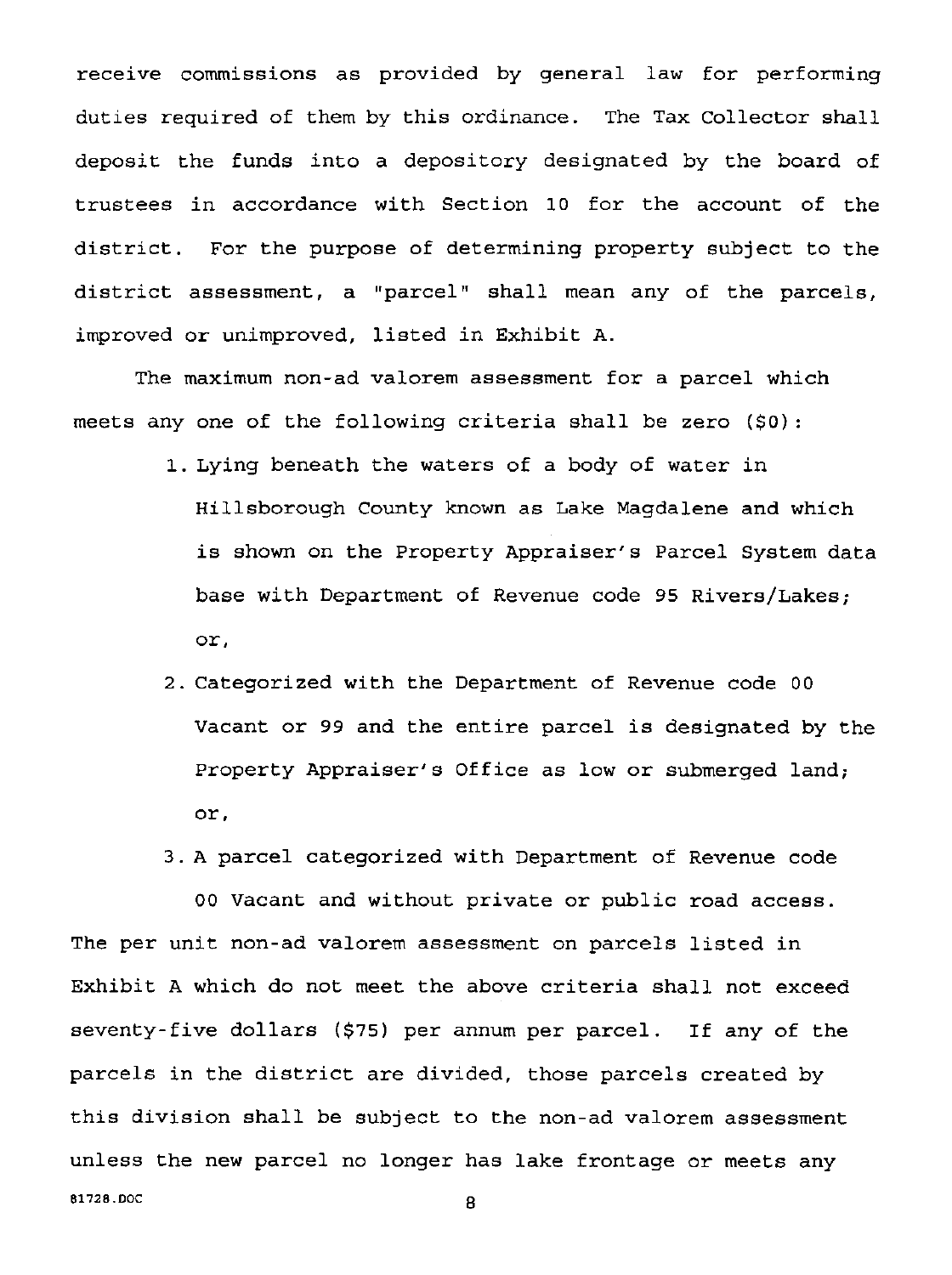one of the criteria for the zero (\$0) maximum assessment.

**SECTION 8.** The district may acquire and hold property, lease property as lessor or lessee, sue and be sued, enter into contracts, and perform other functions necessary or desirable to the carrying out of the provisions and intent of this ordinance. No debt shall be created without the approval of the board of trustees, and the Board of County Commissioners of Hillsborough County.

**SECTION 9.** The district assessment shall be a lien upon each parcel of land so assessed until paid, and shall be considered a part of the Hillsborough County tax, subject to the same penalties, charges, fees, and remedies for enforcement and collection as provided by the laws of the state for the collection of such taxes.

**SECTION 10.** The proceeds of the assessment and the funds of the district shall be deposited *in* the name of the district *in* <sup>a</sup> bank or savings and loan association or other financial institution authorized to receive deposits of county funds, which depository shall be designated by resolution of the board of trustees. The depository shall treat the funds in accordance with the legal requirements imposed upon such depositories with respect to public funds. No funds of the district shall be disbursed except by check or draft signed by two of the three authorized trustees.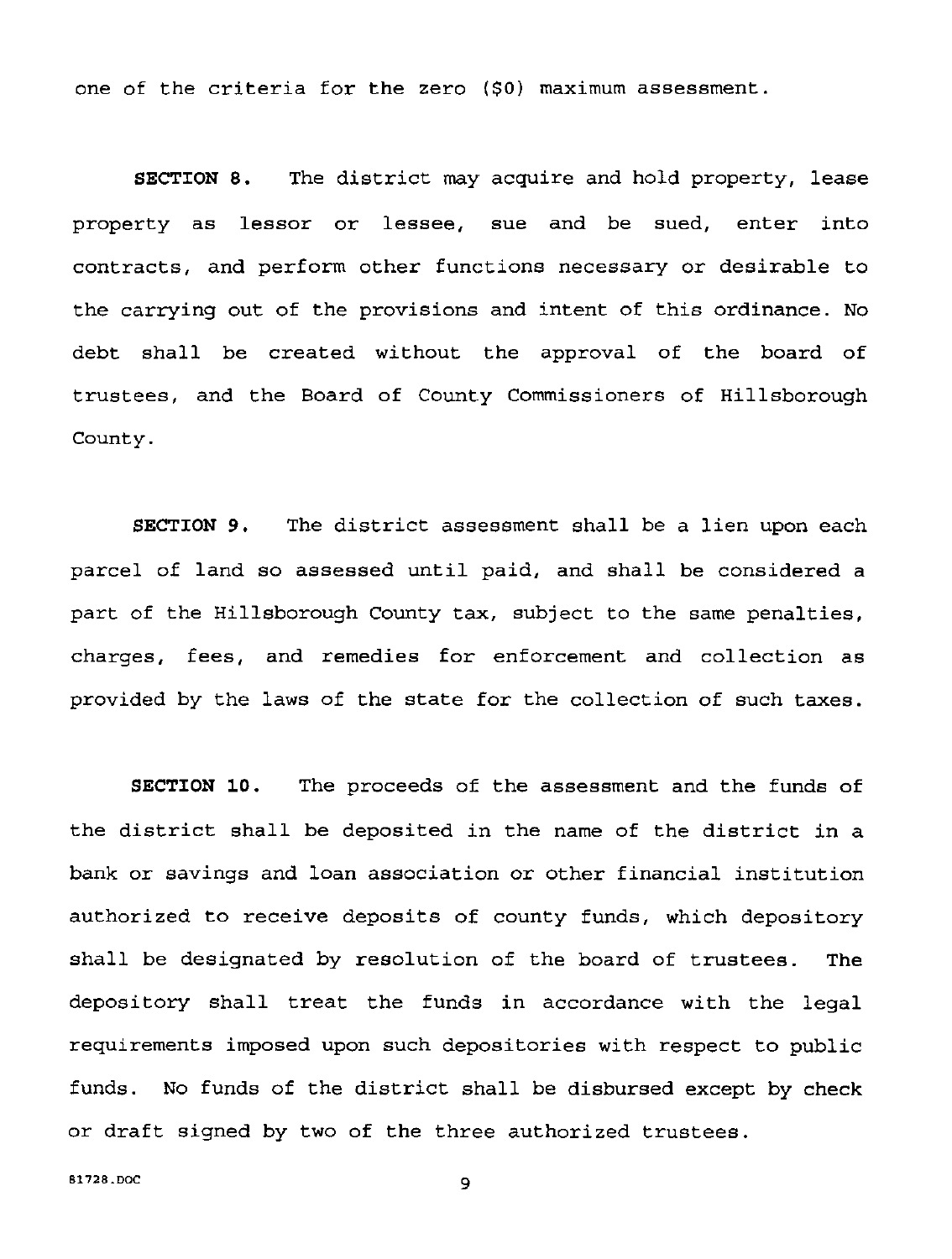**SECTION 11.** (1) The fiscal year of the district shall commence October 1. The trustees shall, on or before November 30 of each year, prepare an annual audited financial statement of revenue and expenditure during the prior fiscal year without regard to the amount of funds held by the district. Such financial statement shall be prepared in accordance with Section 11.45, Florida Statutes. On or before July 1 of each year, the trustees shall prepare and adopt an itemized budget showing the amount of money necessary for the operation of the district for the next fiscal year, and the district assessment to be for the next ensuing year. Prior to the adoption of the budget the trustees shall hold a public hearing at which time property owners within the district may appear and be heard. Notice of the time and place of the public hearing shall be published once in a newspaper of general circulation within Hillsborough County at least 21 days prior to the public hearing.

(2) The trustees of the district shall submit its proposed budget each year to the Board of County Commissioners of Hillsborough County for approval. The Board of County Commissioners of Hillsborough County may increase or decrease the budget on a line by line basis or in total. The assessment set by the trustees of the district shall not be set at a rate in excess of that required by the budget of the district as approved by the Board of County Commissioners of Hillsborough County.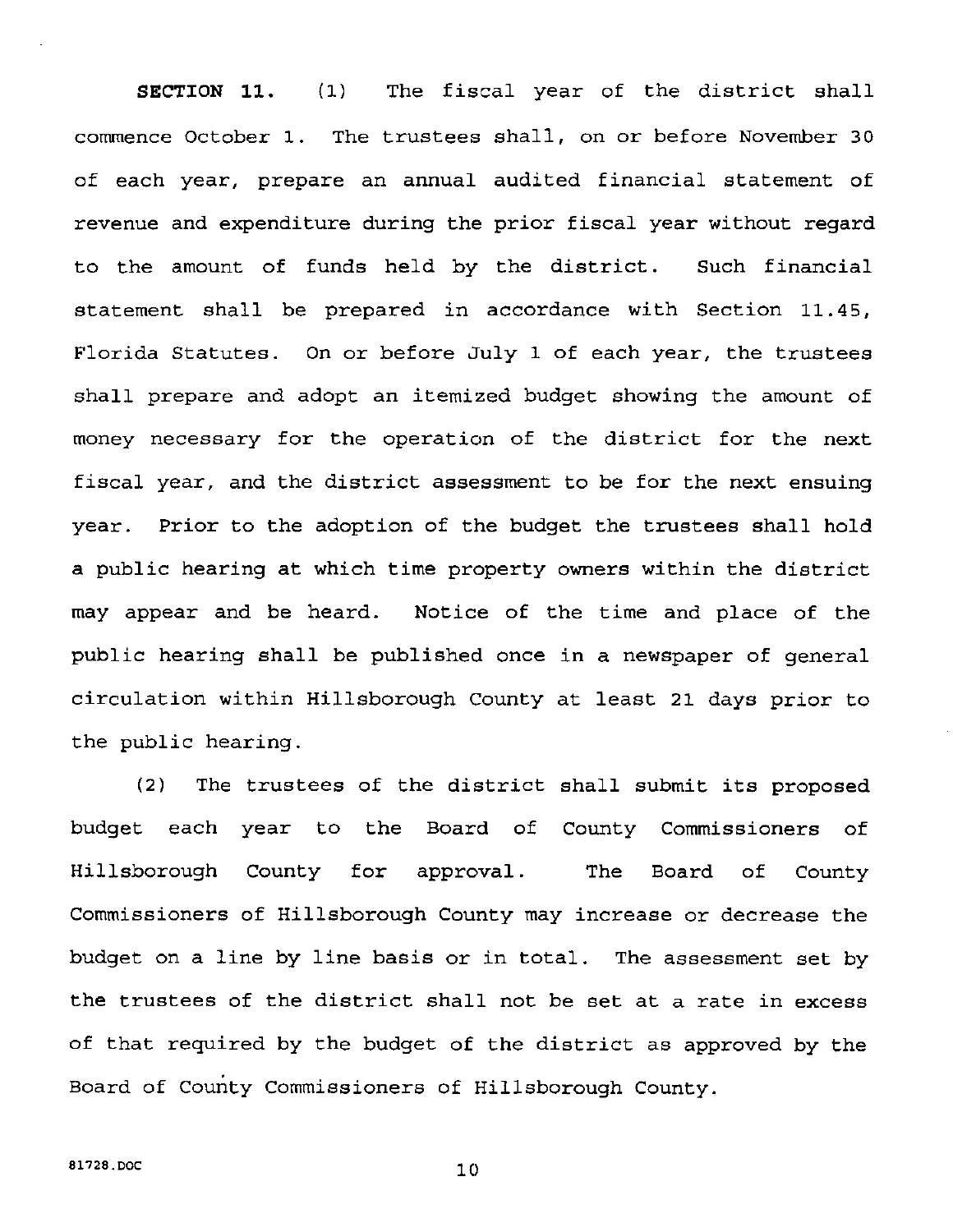**SECTION** 12. The "property" of the district shall consist of all property hereinafter deeded to or purchased by or leased as lessor or lessee by the board of trustees, improvements now or hereafter made or erected, which the board of trustees, in their discretion, determine to be necessary or convenient for the purpose of the district; in addition thereto, the trustees may in their discretion assume the cost of installing and maintaining other facilities and lighting within the district and may acquire and dispose of any other facilities for the general purpose of the district.

**SECTION 13.** Persons entitled to use the facilities and property of the district shall be limited to property owners within the district, their family members and guests and such other persons and groups as the trustees may authorize from time to time upon such terms and conditions as determined by the board.

**SECTION 14.** The trustees shall supervise all real and personal property owned or leased as lessor or lessee by the district, and shall have the following powers in addition to those already herein enumerated:

(1) To negotiate purchases and to purchase and lease as lessor or lessee real and personal property on behalf of the district and to pay for such purchases with cash or revenue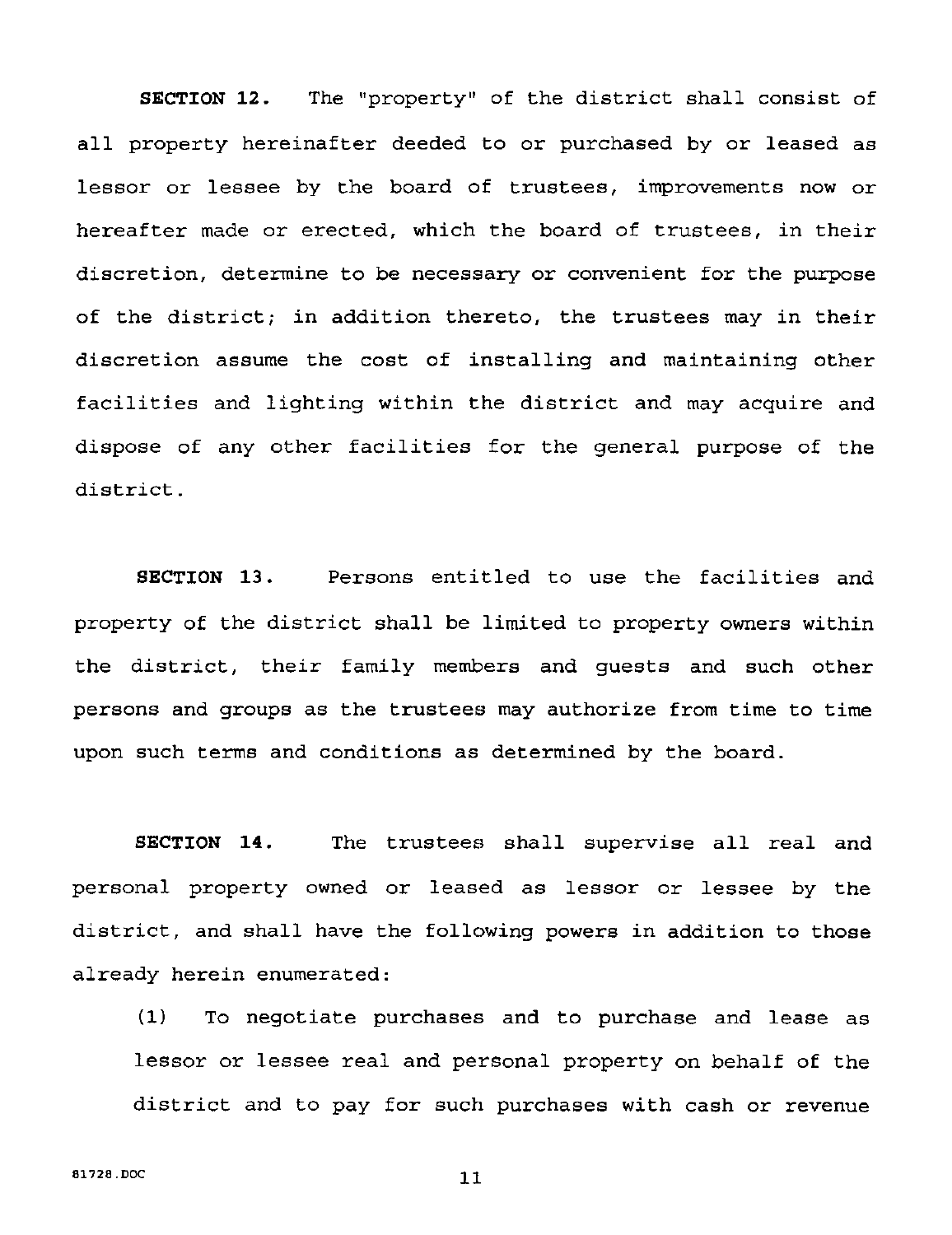certificates;

(2) To determine and fix the assessment to be assessed annually within the district;

(3) To enter into contracts on behalf of the district;

(4) To incur obligations on behalf of the district, including the power to issue notes and other evidence of indebtedness of the district for the purpose of obtaining funds for the operation of the district; provided, however, that the aggregate amount of all obligations of the district payable in any fiscal year shall not exceed the aggregate amount of all revenues received by the district from all sources during such fiscal year; notes or other certificates of indebtedness issued by the district may be secured by the pledge of tax revenues obtained by the district subject to referendum approval where required by the constitution;

(5) To pledge to the punctual payment of revenue certificates issued pursuant to this ordinance, and interest thereon, an amount of the revenue sufficient to pay said revenue certificates and the interest thereon as it shall become due; (6) To buy, sell, rent, or lease, as lessor or lessee, real and personal property in the name of the district; to deliver purchase money notes; to receive gifts of personal property; (7) To promulgate reasonable rules and regulations governing the use of the facilities of the district;

(B) To expend funds to maintain property not owned by the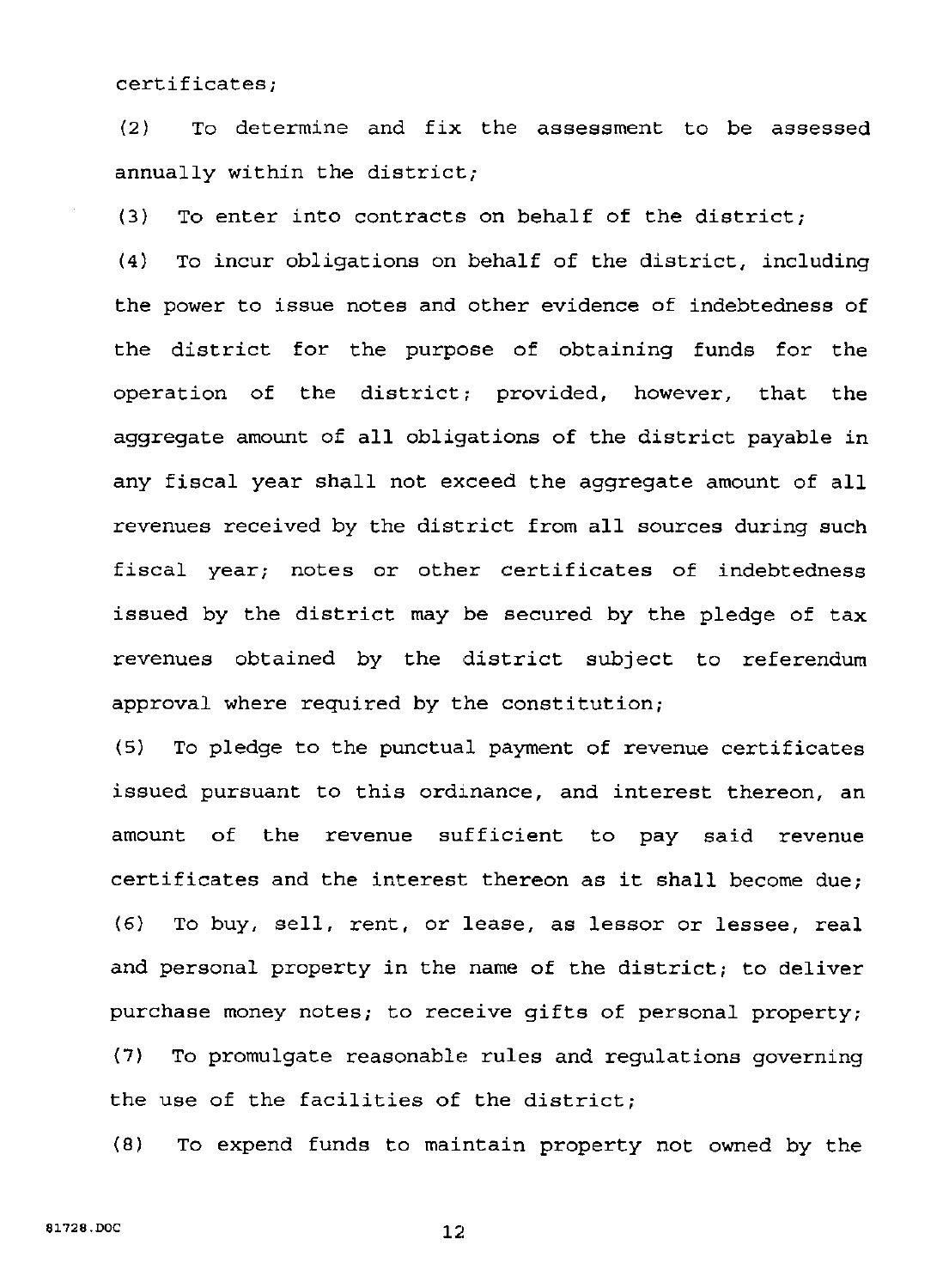district; and

(9) To employ and pay necessary costs associated with security officers.

**SECTION 15.** The construction, acquisition, or improvement of personal property of the district, or the refunding of obligations issued for such purposes, is authorized under this ordinance.

**SECTION 16.** A record shall be kept of all meetings of the board of trustees and in such meetings a concurrence of a majority of a quorum of the trustees shall be necessary to any affirmative action taken by the board. The board may adopt such rules and regulations, not inconsistent with this ordinance, as it may deem necessary or convenient in and about the transaction of its business.

**SECTION 17.** For the general purposes of this ordinance, each parcel of property in the district is hereby declared to be uniformly and generally benefited by the provisions hereof.

**SECTION 18.** The district hereby created may be dissolved by a resolution adopted by the board of trustees, a copy of which shall be filed within thirty (30) days after the effective date of the dissolution with the Special District Information Program and the County, pursuant to Section 189.4043, Florida Statutes.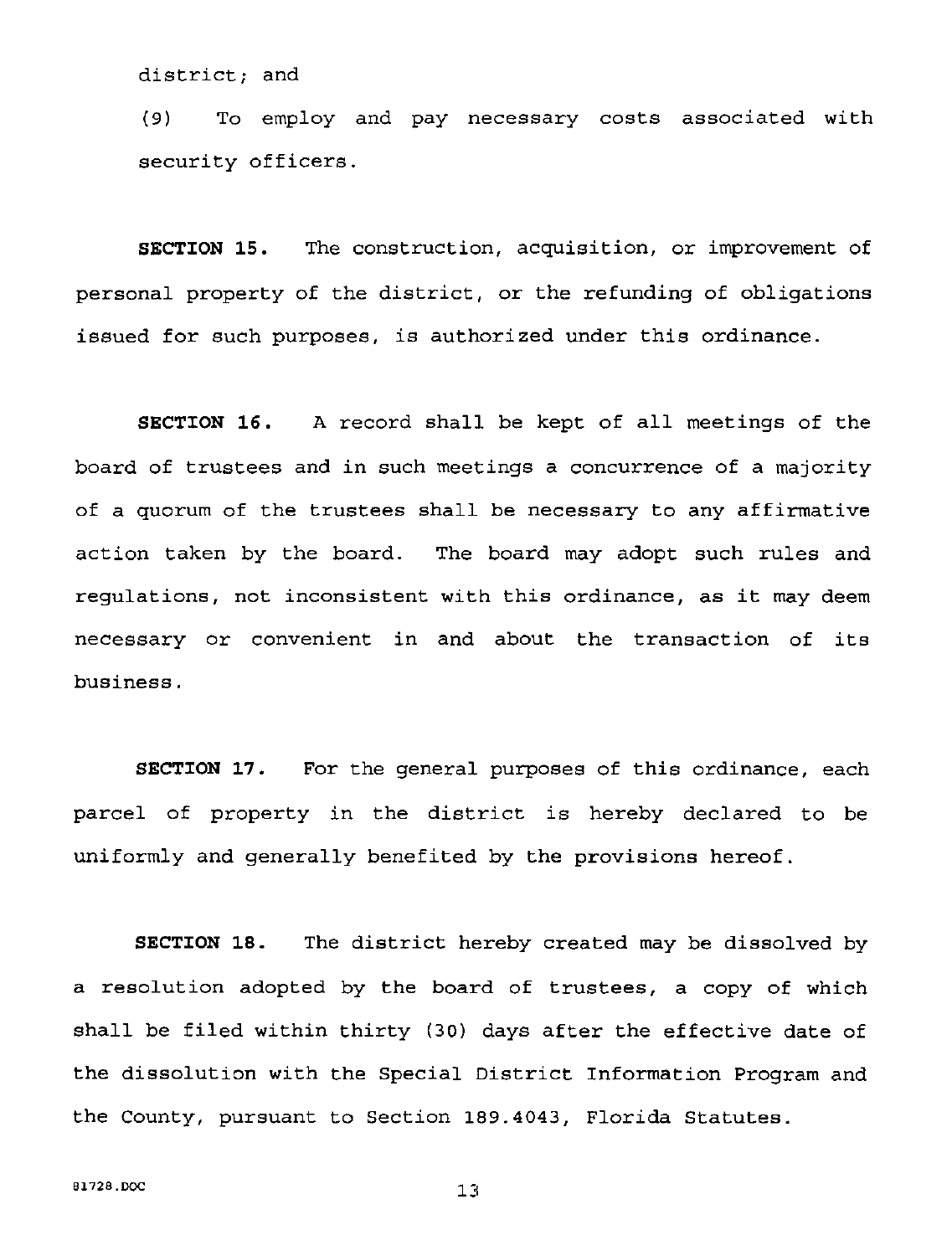**SECTION 19.** Any trustee who is made a party to any action, suit, or proceeding solely by reason of his holding office in the district shall be relieved of any personal liability and shall be indemnified by the district against a judgment and reasonable expenses, including attorney's fees incurred by him in defending such suit, action, or proceeding, unless it is adjudged in such proceedings that the trustee acted outside the scope of his duties, acted in bad faith, with malicious purpose, or in a manner exhibiting wanton and willful disregard of human rights, safety, or property.

**SECTION 20.** The word "district" means the special district **hereby organized; the word "board," "trustees, 11 and "board of**  trustees, " means the board of trustees of and for the special district hereby created.

**SECTION** 21. If any section, subsection, sentence, clause, provision, or part of this Ordinance shall be held invalid for any reason, the remainder of this Ordinance shall not be affected thereby, but shall remain in full force and effect.

**SECTION** 22. This Ordinance shall become effective upon filing with the Department of State.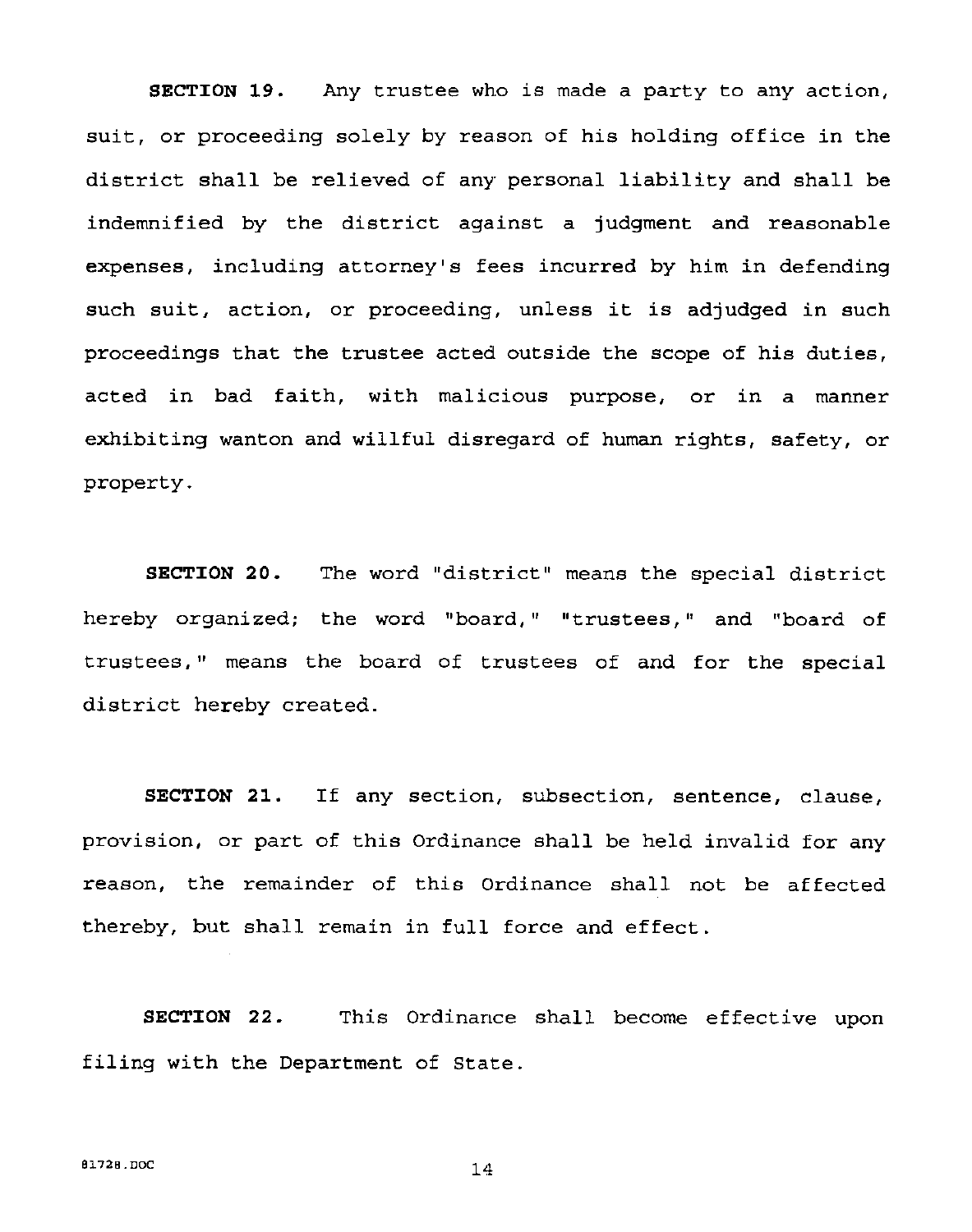STATE OF FLORIDA

COUNTY OF HILLSBOROUGH

I, RICHARD AKE, Clerk of the Circuit Court and Ex Officio Clerk of the Board of County Commissioners of Hillsborough County, Florida, do hereby certify that the above and foregoing is a true and correct copy of an Ordinance adopted by the Board at its meeting of **January 21, 2004** , as the same appears of record in Minute Book **332** , of the Public Records of Hillsborough County, Florida.

WITNESS my hand and official seal this **28th** day of **January** 2004.

 $\lambda$  $\lambda$  $\lambda$ 

RICHARD AKE, CLERK  $_{\rm BY}$  Wildred M. Dign Deputy Clerk



APPROXED BY COUNTY ATTORNEY By:  $\frac{1}{\text{Approved as to form and}}$ legal sufficiency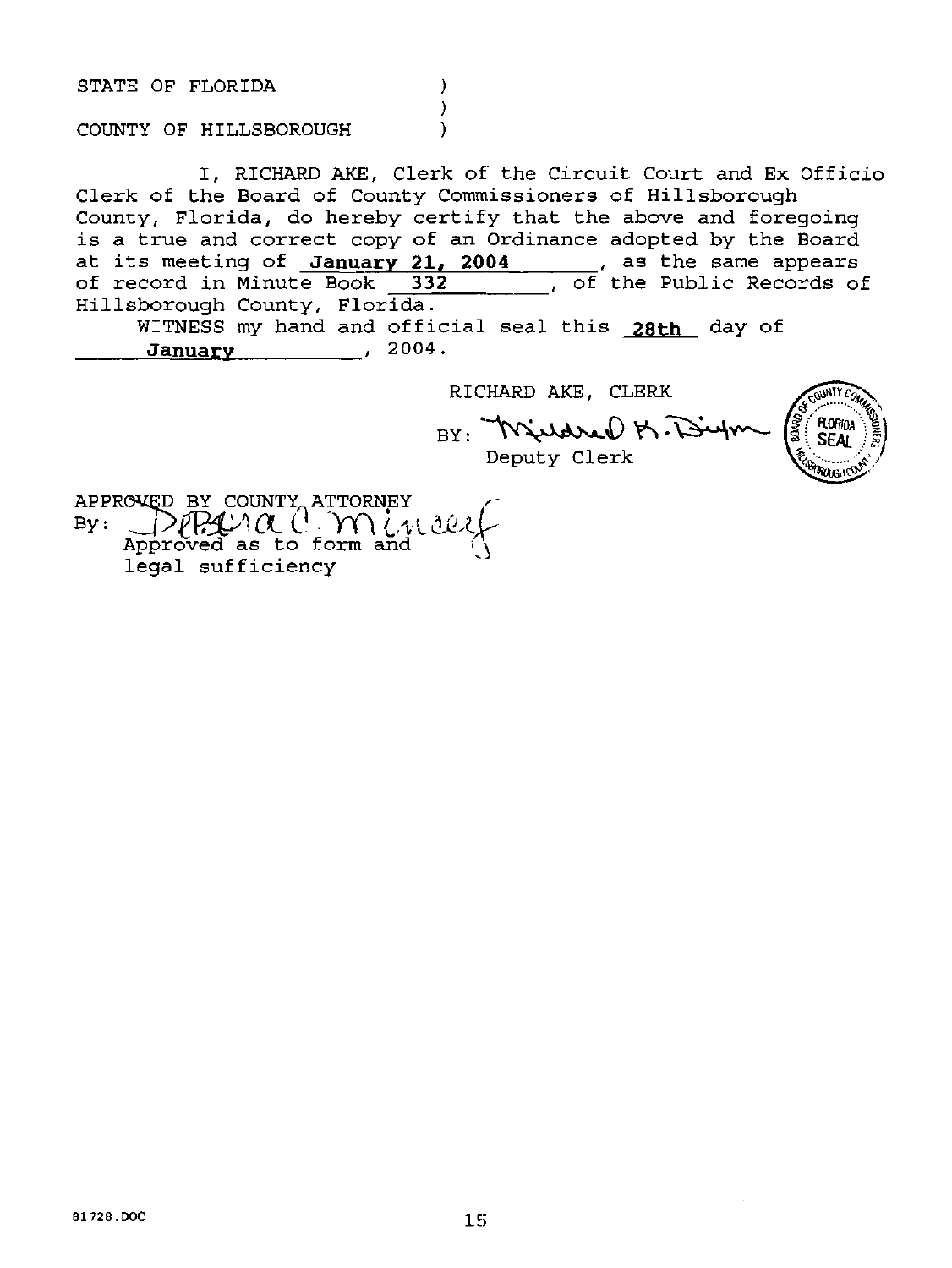### **Exhibit A**

The district shall consist of those parcels as described below as found in the Hillsborough County Property Appraiser's Parcel System. If any of these parcels are divided in the future, those parcels will also be included in the district if they contain frontage on Lake Magdalene and will be subject to the assessment based on the conditions outlined in Section 7 of the Ordinance.

| Folio             |                        |
|-------------------|------------------------|
| Number            | Parcel ID Number       |
| 16445.0000        | 182734ZZZ000000731300U |
| 16458.0000        | 182734ZZZ000000732500U |
| 16462.0000        | 182734ZZZ000000732700U |
| 16462.0100        | 182734ZZZ000000732900U |
| 16463.0000        | 182734ZZZ000000733200U |
| 16463.0100        | 182734ZZZ000000733300U |
| <u>16506.0200</u> | 182735ZZZ000000738700U |
| 16511.0000        | 182735ZZZ000000739100U |
| 16511.0100        | 182735ZZZ000000739200U |
| 16511.0200        | 182735ZZZ000000739300U |
| 16513.0000        | 182735ZZZ000000739400U |
| 16513.5000        | 182735ZZZ000000739500U |
| 16516.0000        | 182735ZZZ000000739600U |
| 16516.0100        | 182735ZZZ000000739700U |
| 16518.0000        | 182735ZZZ000000739800U |
| 16519.0000        | 182735ZZZ000000739900U |
| 16520.0000        | 182735ZZZ000000740000U |
| 16521.0000        | 182735ZZZ000000740100U |
| 16526.0000        | 182735ZZZ000000740700U |
| 16529.0000        | 182735ZZZ000000740800U |
| 16532.0000        | 182735ZZZ000000740900U |
| 16535.0000        | 182735ZZZ000000741000U |
| 16538.0000        | 182735ZZZ000000741100U |
| 16541.0000        | 182735ZZZ000000741200U |
| 16545.0000        | 182735ZZZ000000741300U |
| 16553.0000        | 182735ZZZ000000742000U |
| 16554.0000        | 182735ZZZ000000742200U |
| 16557.0000        | 182735ZZZ000000742700U |
| 16559.0000        | 182735ZZZ000000742900U |
| 16562.0000        | 182735ZZZ000000743000U |
| 16575.0000        | 182735ZZZ000000743300U |
| 16578.0000        | 182735ZZZ000000743400U |
| 16581.0000        | 182735ZZZ000000743500U |
| 16584.0000        | 182735ZZZ000000743600U |
| 16587.0000        | 182735ZZZ000000743700U |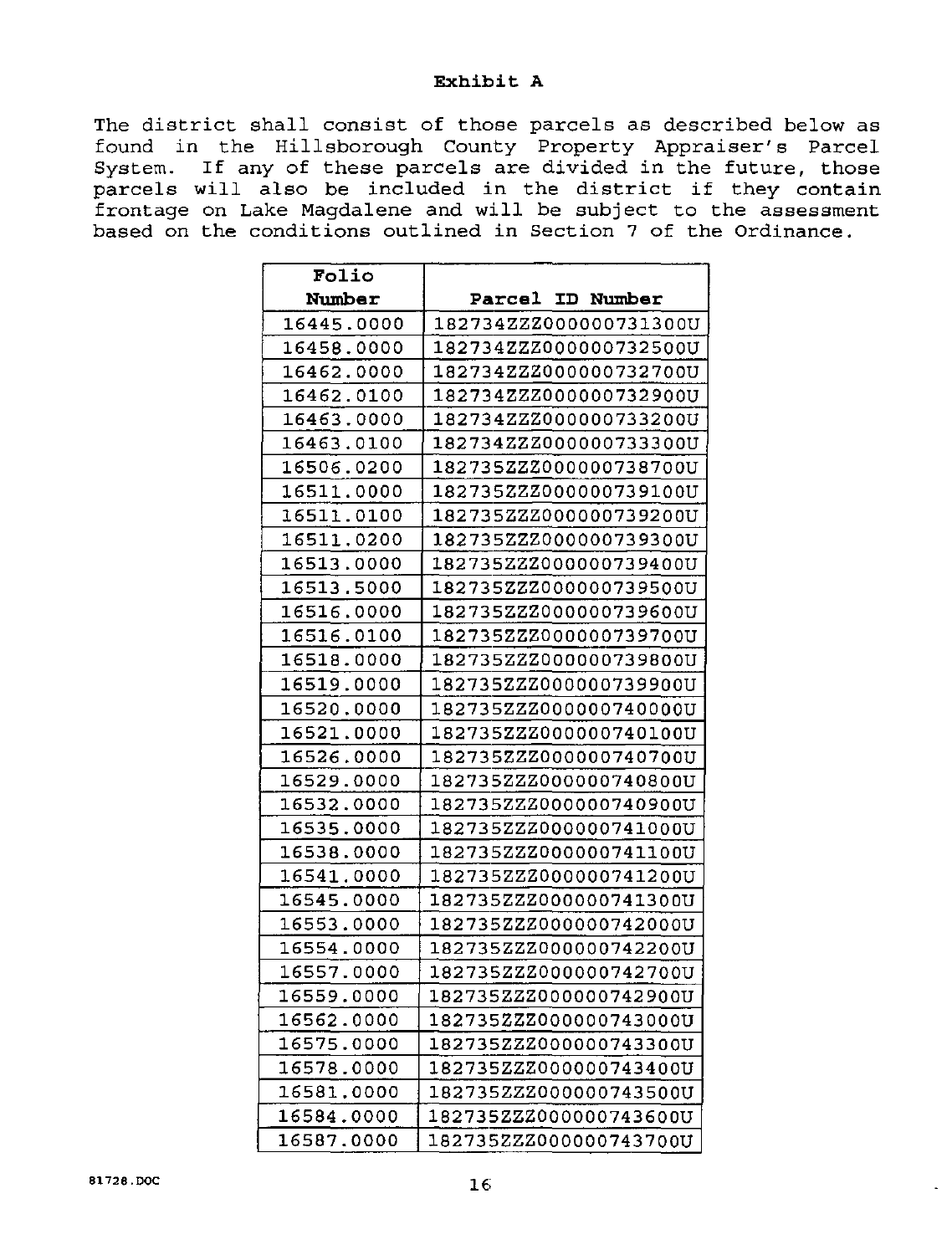| Folio                    |                        |
|--------------------------|------------------------|
| Number                   | Parcel ID Number       |
| 16683.0000               | 1827350RP000000000260U |
| 16684.0000               | 1827350RP000000000270U |
| 16685.0000               | 1827350RP000000000280U |
| 16686.0000               | 1827350RP000000000290U |
| 16687.0000               | 1827350RP000000000300U |
| 16688.0000               | 1827350RP000000000310U |
| 18287.0000               | 182802ZZZ000000779100U |
| 18288.0000               | 182802ZZZ000000779200U |
| 18290.0000               | 182802ZZZ000000779300U |
| 18293.0100               | 182802ZZZ000000780000U |
| 18293.0200               | 182802ZZZ000000780100U |
| 18301.5026               | 1828020TM000001000130U |
| 18301.5028               | 1828020TM000001000140U |
| 18301.5030               | 1828020TM000001000150U |
| 18301.5032               | 1828020TM000001000160U |
| 18301.5034               | 1828020TM000001000170U |
| 18301.5036               | 1828020TM000001000180U |
| 18301.5038               | 1828020TM000001000190U |
| 18301.5040               | 1828020TM000001000200U |
| 18301.5042               | 1828020TM000001000210U |
| 18301.5044               | 1828020TM000001000220U |
| 18301.5046               | 1828020TM000001000230U |
| 18301.5048               | 1828020TM000001000240U |
| 18301.5050               | 1828020TM000001000250U |
| 18301.5052               | 1828020TM000001000260U |
| 18301.5054               | 1828020TM000001000270U |
| 18301.5056               | 1828020TM000001000280U |
| 18301.5058               | 1828020TM000001000290U |
| 18301.5060               | 1828020TM000001000300U |
| 18301.5062               | 1828020TM000001000310U |
| 18301.5064               | 1828020TM000001000320U |
| 18301.5066               | 1828020TM000001000330U |
| 18301.5068               | 1828020TM000001000340U |
| 18301.5070               | 1828020TM000001000350U |
| 18301.5072               | 1828020TM000001000360U |
| 18301.5074               | 1828020TM000001000370U |
| 18301.5076               | 1828020TM000001000380U |
| 18301.5084               | 1828020TM000001000420U |
| 18301.5085               | 1828020TM000001000430U |
| 18301.5086               | 1828020TM000001000431U |
| 18301.5088               | 1828020TM000001000440U |
| 18301.5090<br>18311.0000 | 1828020TM000001000000U |
|                          | 1828020TN000000000070U |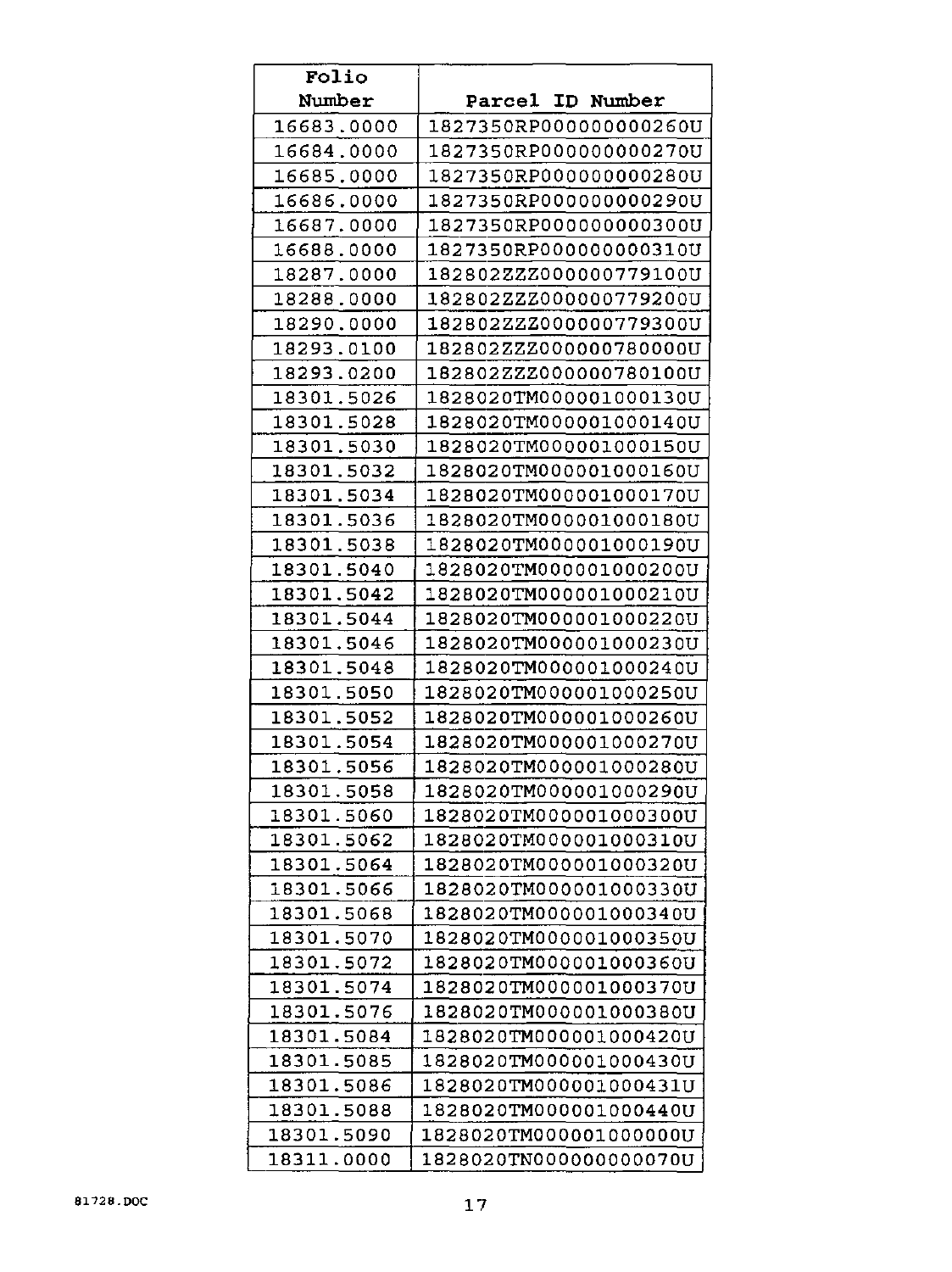| Folio                    |                                                  |
|--------------------------|--------------------------------------------------|
| Number                   | Parcel ID Number                                 |
| 18312.0000               | 1828020TN000000000080U                           |
| 18313.0000               | 1828020TN000000000090U                           |
| 18314.0000               | 1828020TN000000000100U                           |
| 18315.0000               | 1828020TN000000000110U                           |
| 18316.0000               | 1828020TN000000000120U                           |
| 18317.0000               | 1828020TN000000000130U                           |
| 18318.0000               | 1828020TN000000000140U                           |
| 18319.0000               | 1828020TN000000000150U                           |
| 18320.0000               | 1828020TN000000000160U                           |
| 18384.0000               | 1828020TT000000000490U                           |
| 18384.0100               | 1828020TT000000000510U                           |
| 18385.0000               | 1828020TT000000000520U                           |
| 18386.0010               | 1828020TT000000000531U                           |
| 18387.0000               | 1828020TT000000000550U                           |
| 18388.0000               | 1828020TT000000000590U                           |
| 18389.0000               | 1828020TT000000000610U                           |
| 18390.0000               | 1828020TT000000000630U                           |
| 18391.0000               | 1828020TT000000000650U                           |
| 18392.0000               | 1828020TT000000000660U                           |
| 18393.0000               | 1828020TT000000000690U                           |
| 18394,0000               | 1828020TT0000000THAT0U                           |
| 18395.0000               | 1828020TT000000000710U                           |
| 18396.0000               | 1828020TT000000000740U                           |
| 18397.0000               | 1828020TT000000000741U                           |
| 18398.0000               | 1828020TT000000000760U                           |
| 18399.0000               | 1828020TT000000000790U                           |
| 18400.0000               | 1828020TT000000000770U                           |
| 18401.0000               | 1828020TT000000000800U                           |
| 18403.0100               | 1828020TT000000000850U                           |
| 18404.0000               | 1828020TT000000000820U                           |
| 18404.0100               | 1828020TT000000000851U                           |
| 18408.0000               | 1828020TT000000000830U                           |
| 18710.0000               | 182803ZZZ000000781300U<br>182803ZZZ000000781400U |
| 18711.0000<br>18712.0100 |                                                  |
| 18714.0000               | 182803ZZZ000000781600U<br>182803ZZZ000000782000U |
| 18716.0000               | 182803ZZZ000000782100U                           |
| 18718.0000               | 182803ZZZ000000782200U                           |
| 18721.0000               | 182803ZZZ000000782300U                           |
| 18727.0000               | 182803ZZZ000000782600U                           |
| 18728.0000               | 182803ZZZ000000782700U                           |
| 18731.0000               | 182803ZZZ000000782800U                           |
|                          |                                                  |
| 18733.0000               | 182803ZZZ000000782900U                           |

 $\bullet$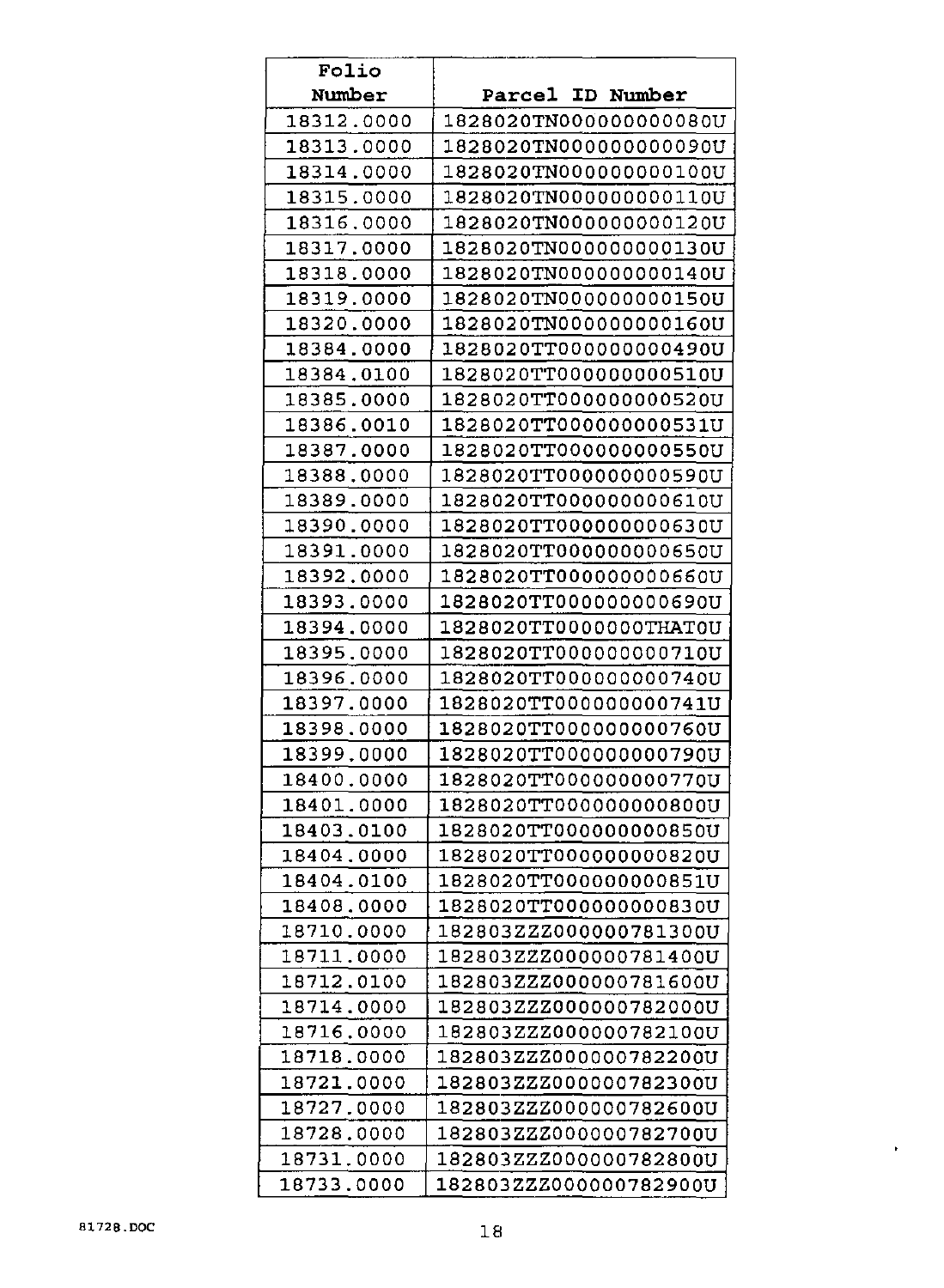| Folio      |                        |
|------------|------------------------|
| Number     | Parcel ID Number       |
| 18735.5500 | 182803ZZZ000000783300U |
| 18736.0000 | 182803ZZZ000000783400U |
| 18739.0100 | 182803ZZZ000000783500U |
| 18739.0200 | 182803ZZZ000000783600U |
| 18740.0000 | 182803ZZZ000000783700U |
| 18742.0000 | 182803ZZZ000000783800U |
| 18744.0000 | 182803ZZZ000000783900U |
| 18744.0010 | 182803ZZZ000000784000U |
| 18744.0200 | 182803ZZZ000000784200U |
| 18757.0000 | 182803ZZZ000000785000U |
| 18759.0000 | 182803ZZZ000000785100U |
| 18760.0000 | 182803ZZZ000000785200U |
| 18762.0000 | 182803ZZZ000000785300U |
| 18765.0000 | 182803ZZZ000000785400U |
| 18768.0000 | 182803ZZZ000000785700U |
| 18768.0500 | 182803ZZZ000000785800U |
| 18770.0000 | 182803ZZZ000000785900U |
| 18782.0000 | 182803ZZZ000000786300U |
| 18843.0000 | 182803ZZZ000000792700U |
| 18845.1086 | 1828030U7000001000430U |
| 18845.1088 | 1828030U7000001000440U |
| 18845.1090 | 1828030U7000001000450U |
| 18845.1092 | 1828030U7000001000460U |
| 18845.1094 | 1828030U7000001000470U |
| 18845.1096 | 1828030U7000001000480U |
| 18845.1098 | 1828030U7000001000490U |
| 18847.0000 | 1828030UB000000000010U |
| 18850.0000 | 1828030UB000000000011U |
| 18853.0000 | 1828030UB000000000020U |
| 18854.0000 | 1828030UB000000000030U |
| 18855.0000 | 1828030UB000000000040U |
| 18856.0000 | 1828030UB000000000050U |
| 18857.0000 | 1828030UB000000000060U |
| 18858.0000 | 1828030UB000000000070U |
| 18859.0000 | 1828030UB000000000080U |
| 18860.0000 | 1828030UB000000000090U |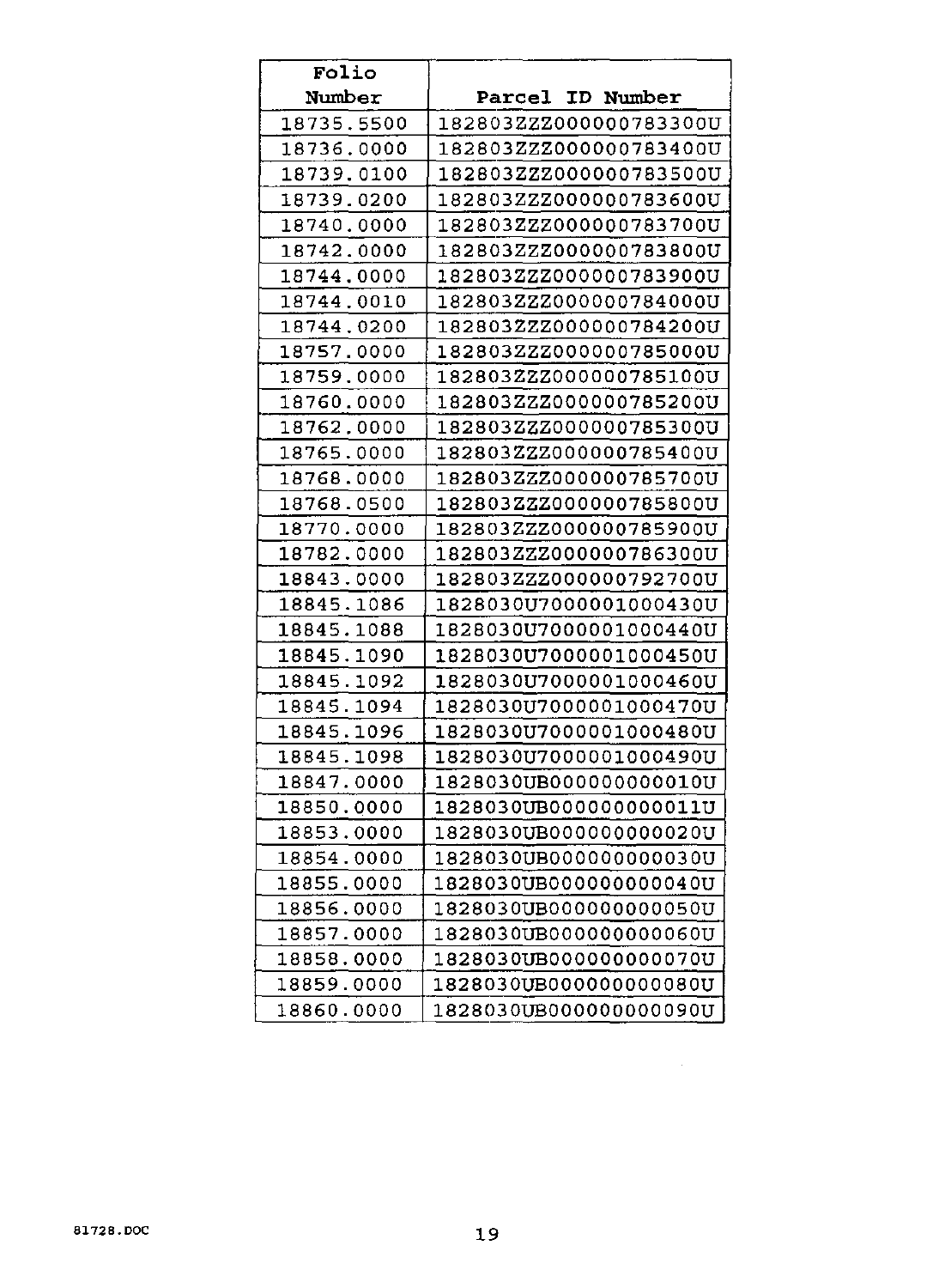

## Agenda Item Cover Sheet

Agenda Item N°· D-4 Agenda Item  $N^{\circ}$  D-4<br>Meeting Date May 20, 2009

|                                                                                  |                                                                                                                                    | <b>Meeting Date</b>                                                                                                                                                              | May 20, 2009       |
|----------------------------------------------------------------------------------|------------------------------------------------------------------------------------------------------------------------------------|----------------------------------------------------------------------------------------------------------------------------------------------------------------------------------|--------------------|
| <b>Q</b> Consent Section                                                         | Regular Section                                                                                                                    | ⊠ Public Hearing                                                                                                                                                                 |                    |
| Subject:                                                                         | Amendments to 9 Special Dependent District Ordinances.                                                                             |                                                                                                                                                                                  |                    |
| Department Name: County Attorney's Office                                        |                                                                                                                                    |                                                                                                                                                                                  |                    |
| Contact Person: Paul D. Johnston                                                 |                                                                                                                                    | <b>Contact Phone:</b>                                                                                                                                                            | 272-5670           |
| Sign-Off Approvals:                                                              |                                                                                                                                    | Mary Helen Farris<br><b>Managing County Attorney</b>                                                                                                                             | 05/11/2009         |
| Don Odom<br>County Attorn                                                        | 05/12/2009                                                                                                                         | Don Odom                                                                                                                                                                         | 05/12/2009         |
| Eric Johnson<br>Management and Budget - Approved as to Financial Impact Accuracy | 05/12/2009<br>Date                                                                                                                 | Paul Johnston<br><b>Assistant County Attorney</b>                                                                                                                                | 05/11/2009<br>Date |
| Staff's Recommended Board Motion:                                                | Ordinances creating Dependent Taxing Districts*.<br>*See attached list of Districts and Ordinances to be considered for amendment. | Conduct a public hearing to consider the attached amendments to nine (9) Hillsborough County<br>The proposed amendments will not result in any significant impact to the County. |                    |
| <b>Financial Impact Statement:</b>                                               |                                                                                                                                    | The proposed amendments will not result in any significant impact to the County.                                                                                                 |                    |
| Background:                                                                      |                                                                                                                                    |                                                                                                                                                                                  |                    |

Per the direction of the Board of County Commissioners staff has drafted attached amendments to 9 Ordinances creating Special Dependent Taxing Districts. Each amendment deletes the positions of recording secretary and corresponding secretary, combing the positions to one secretary; deleting the requirement of BOCC approval of bonds executed by District Board Officers; establishing a date for taking office; providing districts under certain circumstances to forego the requirement of producing an annual audited financial statement; and providing for the advertisement of public hearing of the districts 14 days prior to the hearing.

 $Sh/wh$  5 to 0<br>Hi/N out

 $OP46$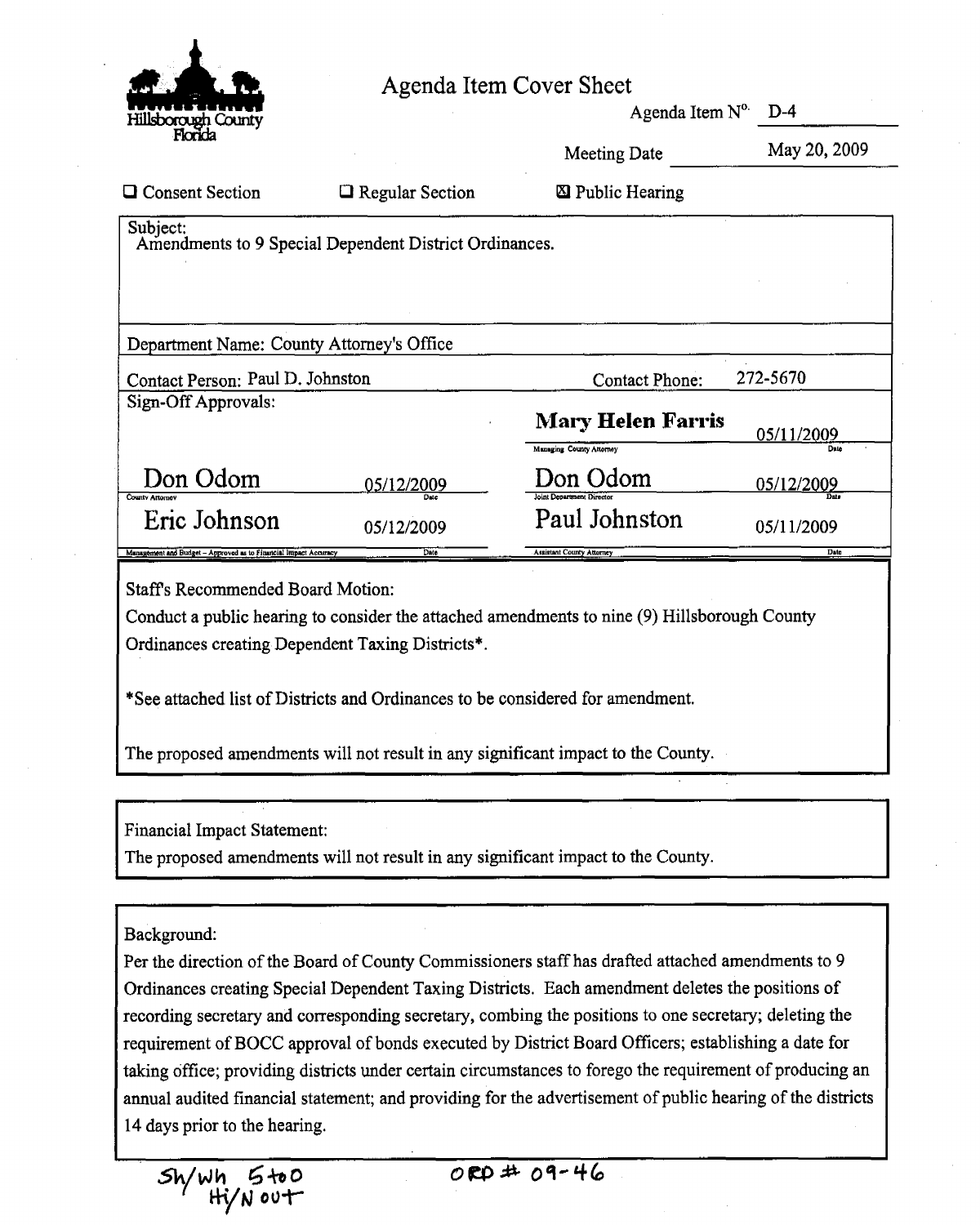List Attachments:

List of Districts and Ordinances to be amended; 9 proposed amendments to the Ordinances.

 $\bar{z}$ 

 $\mathcal{L}^{\mathcal{A}}$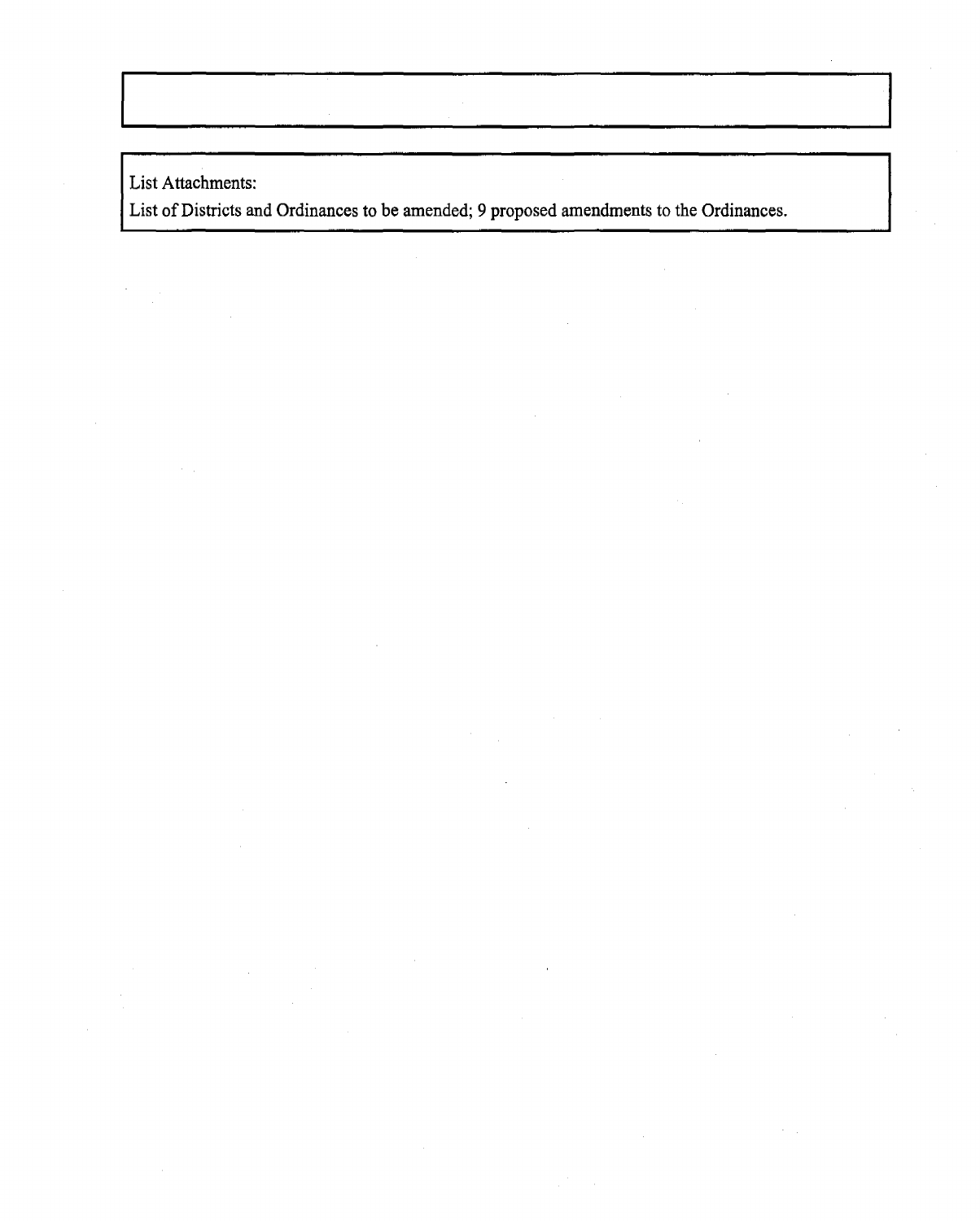BRANDON HILLS SPECIAL DEPENDENT DISTRICT, ORD. 02-21. COUNTRY VILLAGE SPECIAL DEPENDENT DISTRICT, ORD. 00-41. EAST LAKE PARK SPECIAL DEPENDENT DISTRICT, ORD. 98-53. KEYSTONE GROVE LAKES SPECIAL DEPENDENT DISTRICT, ORD. 03-38. LAKE MAGDALENE SPECIAL DEPENDENT DISTRICT, ORD. 04-07. LAKE STRAWBERRY SPECIAL DEPENDENT DISTRICT, ORD. 02-20. PINE MEADOWS SPECIAL DEPENDENT DISTRICT, ORD. 98-55. TAMPA SHORES SPECIAL DEPENDENT DISTRICT, ORD. 99-27. WESTCHESTER SPECIAL DEPENDENT DISTRICT, ORD. 05-03.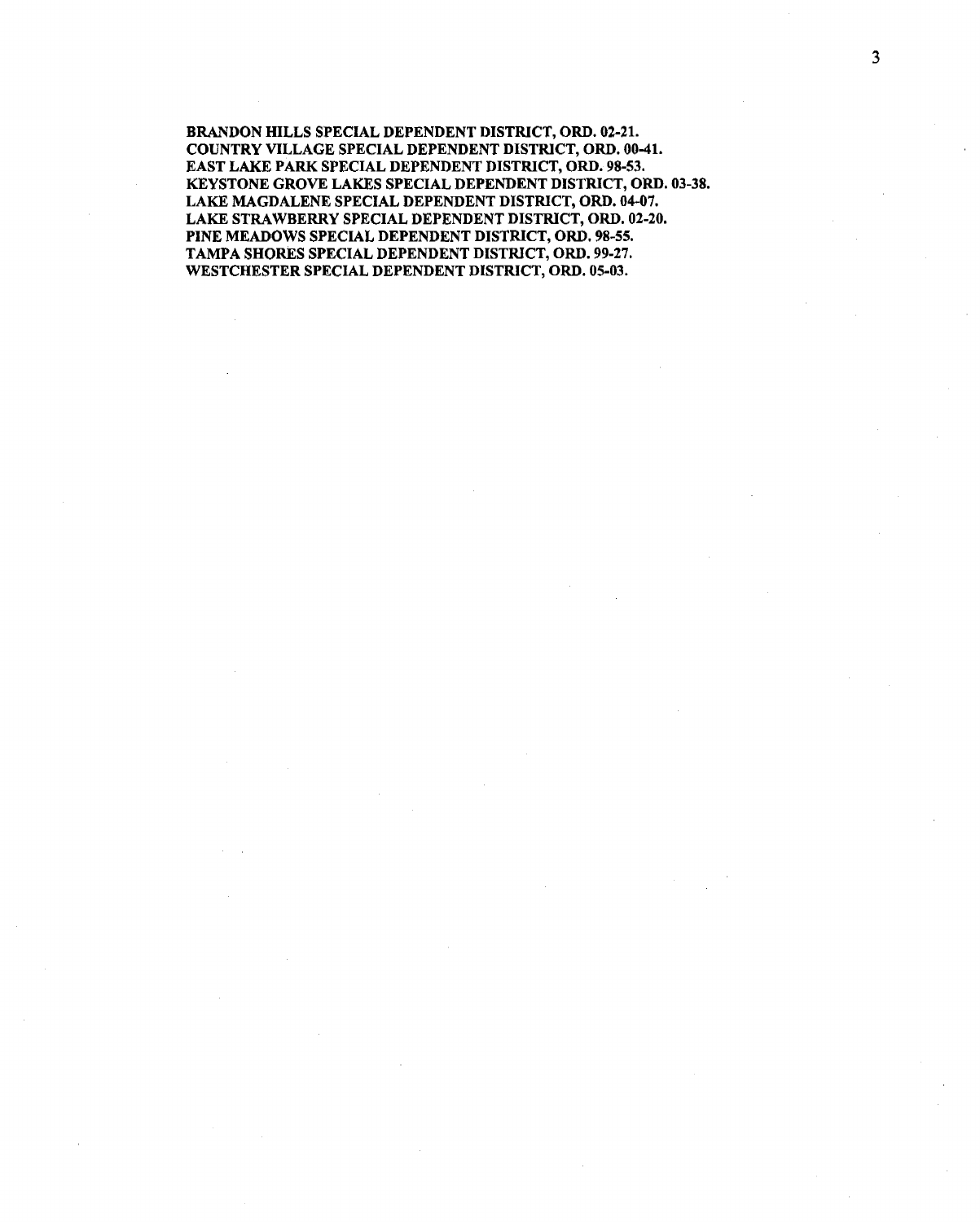AN ORDINANCE RELATING TO THE LAKE MAGDALENE SPECIAL DEPENDENT DISTRICT, AMENDING HILLSBOROUGH COUNTY ORDINANCE 04-7; PROVIDING FOR THE DELETION OF THE POSITIONS OF RECORDING SECRETARY AND CORRESPONDING SECRETARY; PROVIDING FOR THE CREATION OF THE POSITION OF SECRETARY; PROVIDING FOR THE DELETION OF APPROVAL BY BOCC OF BONDS EXECUTED BY DISTRICT BOARD OFFICERS; PROVIDING FOR A DATE FOR TAKING OFFICE; PROVIDING FOR THE ABILITY OF THE DISTRICT TO FOREGO AN ANNUAL AUDITED FINANCIAL STATEMENT UNDER CERTAIN CIRCUMSTANCES; PROVIDING FOR NOTICES OF PUBLIC HEARINGS TO BE ADVERTISED 14 DAYS PRIOR TO THE HEARING; PROVIDING FOR SEVERABILITY; PROVIDING AN EFFECTIVE DATE.

WHEREAS, the Board of County Commissioners of Hillsborough County, Florida created the Lake Magdalene Special Dependent District, and established by Ordinance the boundaries of the District;

WHEREAS, the Board of County Commissioners desires to amend provisions relating to the secretarial positions of the district board;

WHEREAS, the Board of County Commissioners desires to amend provisions

relating to BOCC approval of the bonds required by certain district board officers;

WHEREAS, the Board of County Commissioners desires to amend provisions relating to the requirement of the district board to submit an annual audited financial statement; and

WHEREAS, the Board of County Commissioners desires to amend provisions relating to the time period for advertising notices of public hearings.

٠

 $\epsilon$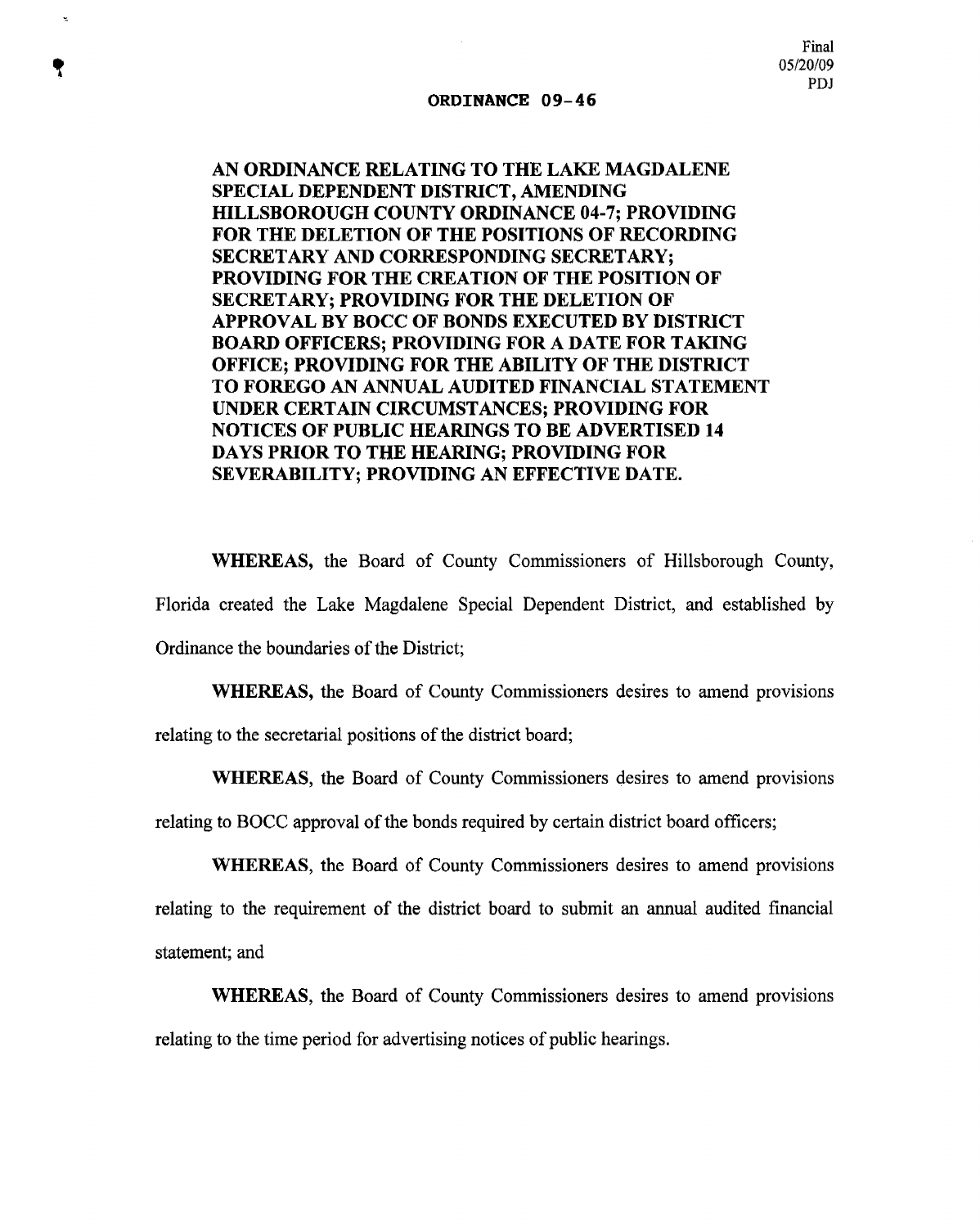**NOW THEREFORE,** BE IT ORDAINED BY THE BOARD OF COUNTY COMMISSIONERS OF HILLSBOROUGH COUNTY, FLORIDA, THIS 20th DAY OF May, 2009, AS FOLLOWS:

雪

**SECTION 1.** Section 3 of the Hillsborough County Ordinance 04-7 is amended to read as follows:

SECTION 3. The business and affairs of the district shall be conducted and administered by a board of seven trustees, hereinafter referred to as the "trustees", who shall be elected for 4-year terms of office in even numbered years. After each election of trustees, the trustees shall organize by electing from their members a president, a vicepresident, a secretary, and a treasurer. At the same time they shall establish and publish in a newspaper of general circulation, a regular monthly meeting date, time, and place which shall be adhered to. Five trustees shall constitute a quorum, and a majority of that quorum shall be required for the passage of any resolution coming under consideration by the board of trustees. No meeting of the district board, nor any discussion of district business among the trustees, shall take place without a quorum present. The trustees shall not be entitled to compensation for their services, but shall be entitled to be reimbursed from the funds of the district for any authorized disbursements they may properly incur on behalf of the district. The president, vice-president, and the treasurer shall be the only trustees authorized to execute checks and documents on behalf of the district. Such trustees authorized to sign checks of the district or otherwise designated to handle its funds shall, before they enter upon such duties, execute to the Board of County Commissioners of Hillsborough County for the benefit of the district, a good and sufficient bond in the sum of \$5,000 with a qualified corporate surety conditioned to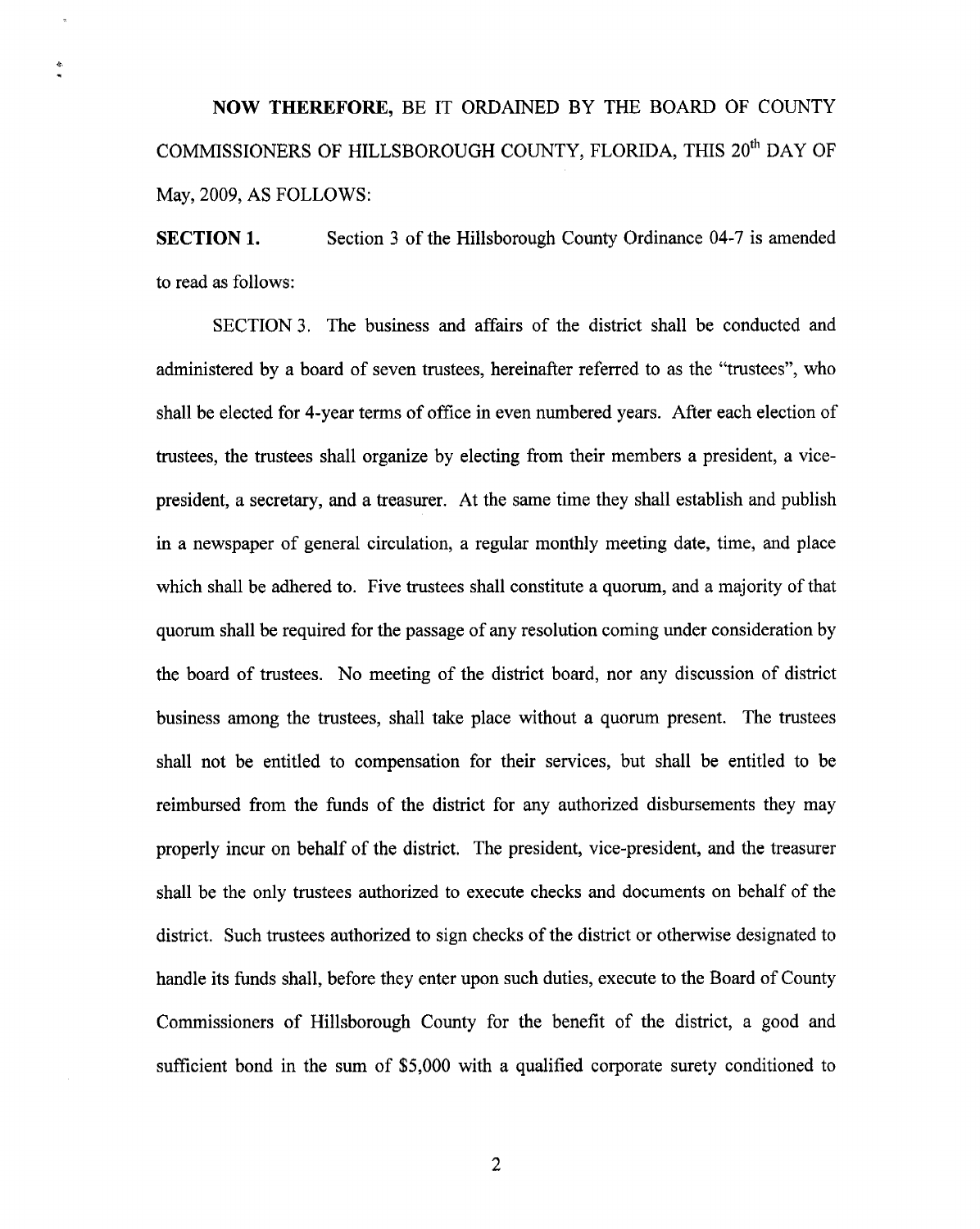faithfully perform the duties of such trustees and to account for all funds which may come into their hands as such trustees. All premiums for such surety on all bonds shall be paid from funds of the district.

**SECTION 2.** Section 4 of the Hillsborough County Ordinance 04-7 is amended to read as follows:

### SECTION 4.

 $\bar{z}$ 

Elections shall be held at one or more polling places designated for the district by the Supervisor of Elections. The election will be held in conjunction with the first primary election as designated in Section 100.061, Florida Statutes or any amended or successor statute. Trustees shall run on a non-partisan basis. At each election, trustees shall be elected for a term of 4 years with said term beginning on October  $1<sup>st</sup>$  after each election. The candidates receiving the highest number of votes cast shall be declared elected to fill the number of vacancies to be filled on the board and shall receive a certificate of election from the Supervisor of Elections. If two persons receive and equal and highest number of votes for the last position to be filled, such persons shall draw lots to determine who shall be elected to the office. Each trustee shall serve until his successor is duly elected and qualified. Elections shall be held between the hours of 7 a.m. and 7 p.m. and shall be conducted and supervised by the Supervisor of Elections of Hillsborough County. All matters relating to the calling, conduct, and regulation of elections not provided for in this ordinance shall be governed by the state election code. All qualified electors residing within the district shall be eligible to vote prior to the closing of the registration books for such election. All election ballots shall be prepared by the Supervisor of Elections. The Canvassing Board shall canvass the returns of the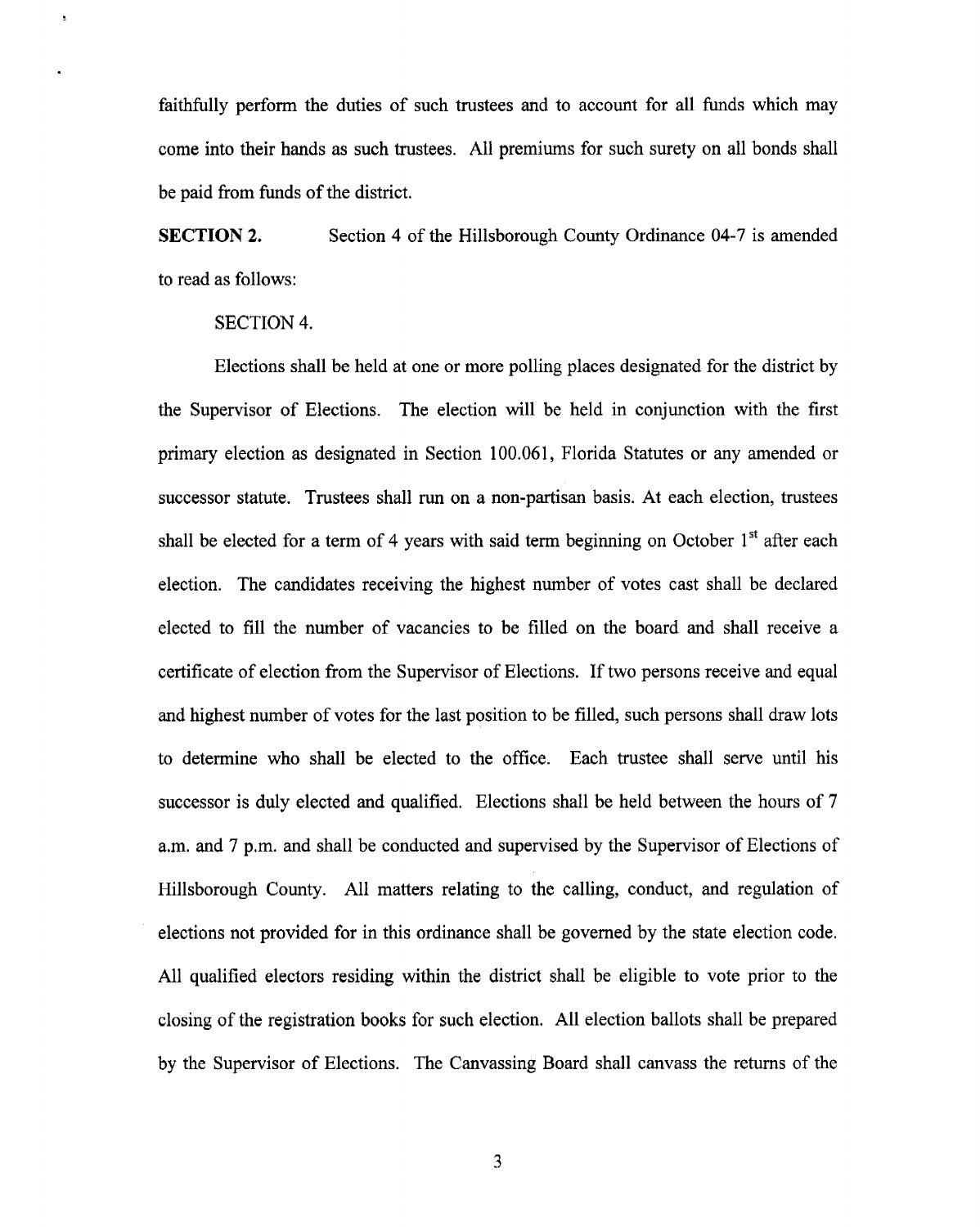election and shall announce the results upon completion of the count. The necessary and proper costs of holding, conducting, and regulating such elections and referendums, including compensation for inspectors, clerks, and other employees required therefore shall be fixed by the Supervisor of Elections with the approval of the board of trustees and shall be paid by the district.

SECTION 3. Section 11 of the Hillsborough County Ordinance 04-7 is amended to read as follows:

SECTION 11.

(1) The fiscal year of the district shall commence October 1.

(2) Financial Reporting:

(a) The Trustees shall, before November 30 of each year, prepare audited a financial statement for the prior fiscal year on forms and to standards prescribed by the County. The financial statement shall be submitted to the County's Clerk of the Circuit Court by November 30<sup>th</sup>.

(b) Beginning in FY 2009, if the district board determines during the process of adopting the budget for the next fiscal year that the total of current fiscal year's actual revenues (not including funds actually carried over from the previous year to the current fiscal year) is \$50,000 or more, it shall submit an audited financial statement to the Clerk of the Circuit Court on which a financial audit has been conducted as specified in subsection (d) of this section.

(c) While the County encourages the district to have its annual financial statement audited, if, during the process described in (b), the amount of current fiscal year's revenues as determined by the district board is less than \$50,000, the district

4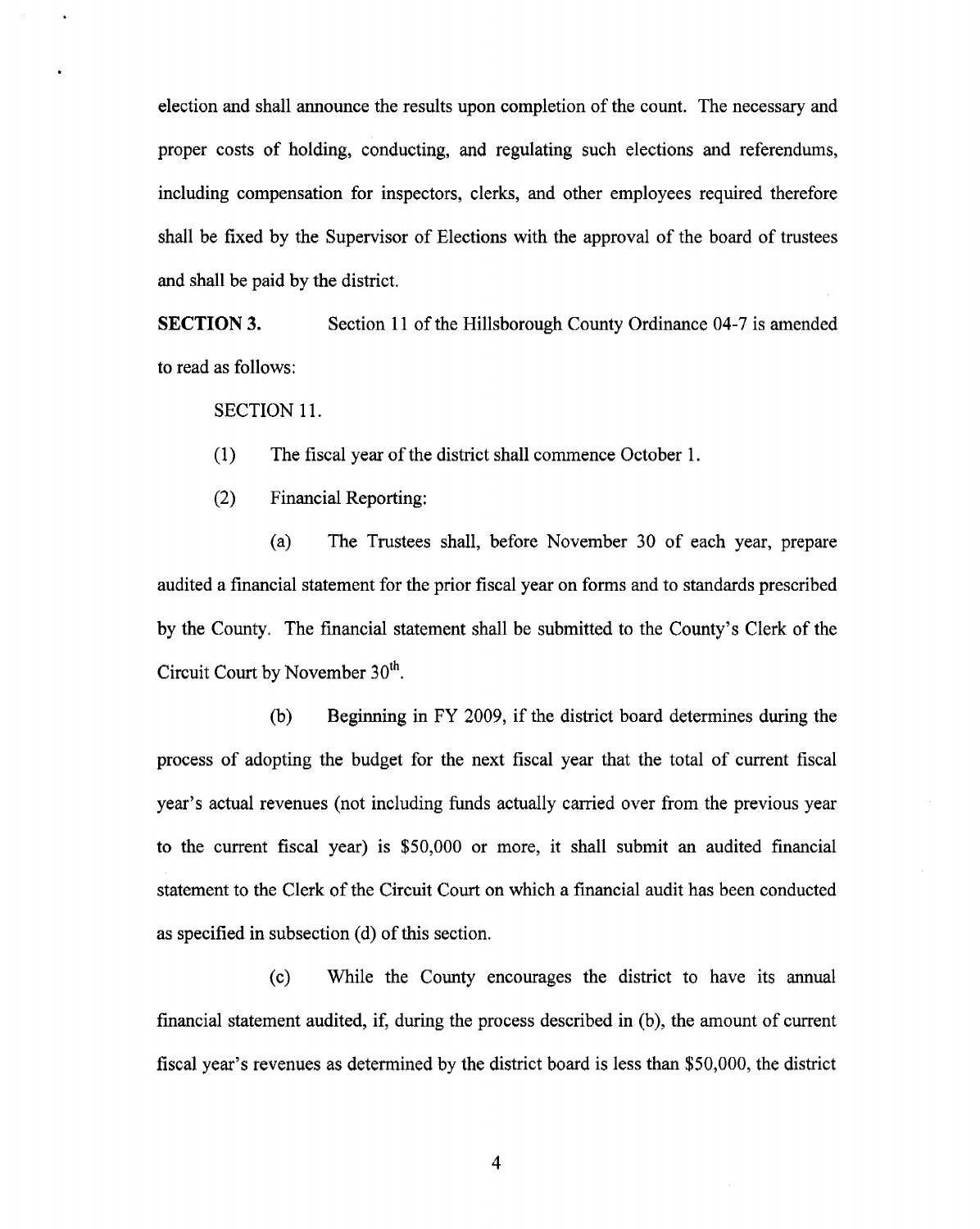board may vote to prepare an unaudited financial statement for that year on forms and to standards prescribed by the County. In order to prepare and submit an unaudited financial statement, the district board must  $(1)$  send a letter by first class mail to each property owner in the district and to the County informing them that the district board has chosen not to have the financial statement for the current fiscal year audited; (2) the letters must be postmarked no later than September  $30<sup>th</sup>$ . The County will provide the district with a sample standard letter which the district will use. If the district does not send the standard letter by September  $30<sup>th</sup>$ , the district will be required to submit to the Clerk of the Circuit Court an audited financial statement by November  $30<sup>th</sup>$ . (d) The preparation of an audited financial statement shall conform with generally accepted government auditing standards, pursuant to Chapter 10.550, *Rules of the Auditor General*  and § 11.45, Florida Statutes. The audit must be performed by an independent Certified Public Accountant holding an active license issued by the Florida Board of Accountancy and with current continuing education in government auditing.

(3) Budgets:

(a) On or before July 1 of each year, the district board shall prepare and adopt by resolution an itemized budget on forms and to standards prescribed by the County. The budget will show the amount of revenues, including estimated fund balance and expenditures (including transfers and reserves), necessary for the operation of the district in the next fiscal year and the non-ad valorem assessment rate to be levied on the tax roll to support that budget. Prior to the adoption of the budget, the trustees shall hold a public hearing at which time the public may appear and be heard. Beginning May, 2009, notice of the time and place of the public hearing shall be published once in a

5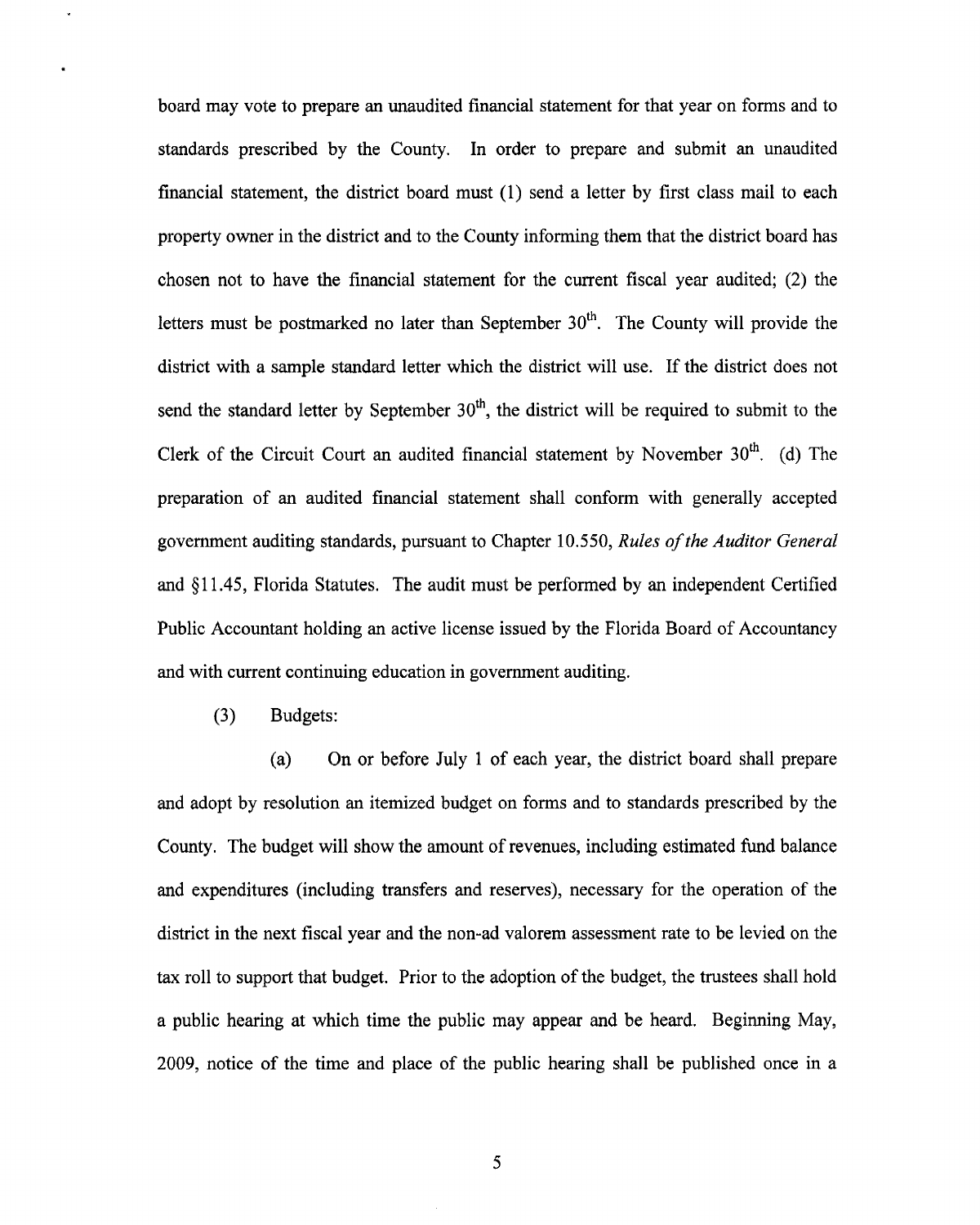newspaper of general circulation within Hillsborough County at least 14 calendar days prior to the public hearing.

(b) Each year, the trustees of the district shall submit the budget it adopted pursuant to paragraph (a) above to the Board of County Commissioners of Hillsborough County for approval. The Board of County Commissioners of Hillsborough County may increase or decrease the budget on a line-by-line basis or in total and adjust the non-ad valorem assessment rate for that fiscal year. The assessment set by the trustees of the district shall not be set at a rate in excess of that required by the budget of the district as approved by the Board of County Commissioners of Hillsborough County.

#### **SECTION 4.** SEVERABILITY

If any section, sentence, clause, phrase, or provision of this ordinance is held invalid or unconstitutional by a court of competent jurisdiction, the remaining provisions of this ordinance shall not be affected thereby, but shall remain in full force and effect.

## **SECTION 5.** EFFECTIVE DATE

The provisions of this ordinance shall become effective upon filing with the office of the Secretary of State.

6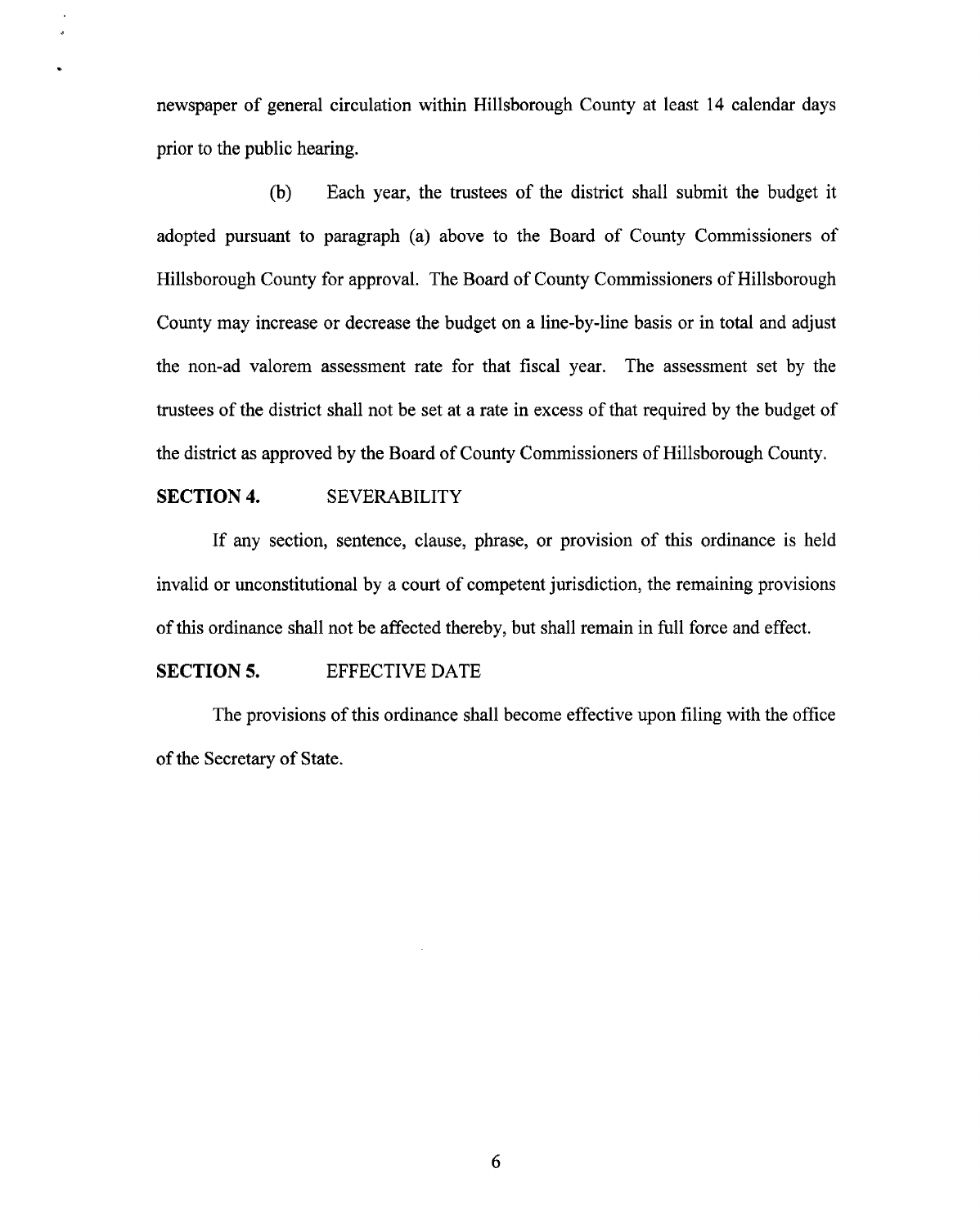## STATE OF FLORIDA COUNTY OF HILLSBOROUGH

 $\ddot{\phantom{1}}$ 

I, Pat Frank, Clerk of the Circuit Court and Ex Officio Clerk of the Board of County Commissioners of Hillsborough County, Florida do hereby certify that the above and foregoing is a true and correct copy of the Ordinance adopted by the Board at its meeting of May 20, 2009, as the same appears of record in Minute Book 396 , of the Public Records of Hillsborough County, Florida.

WITNESS my hand and official seal this  $22nd$  day of May  $\qquad \qquad$ , 2009.

PAT FRANK, CLERK

BY: WiduOK D4



APPROVED BY COUNTY ATTORNEY<br>As To Form and Legal Sufficiency

ʹͶ  $BY:$ Senior Assistant County Attorney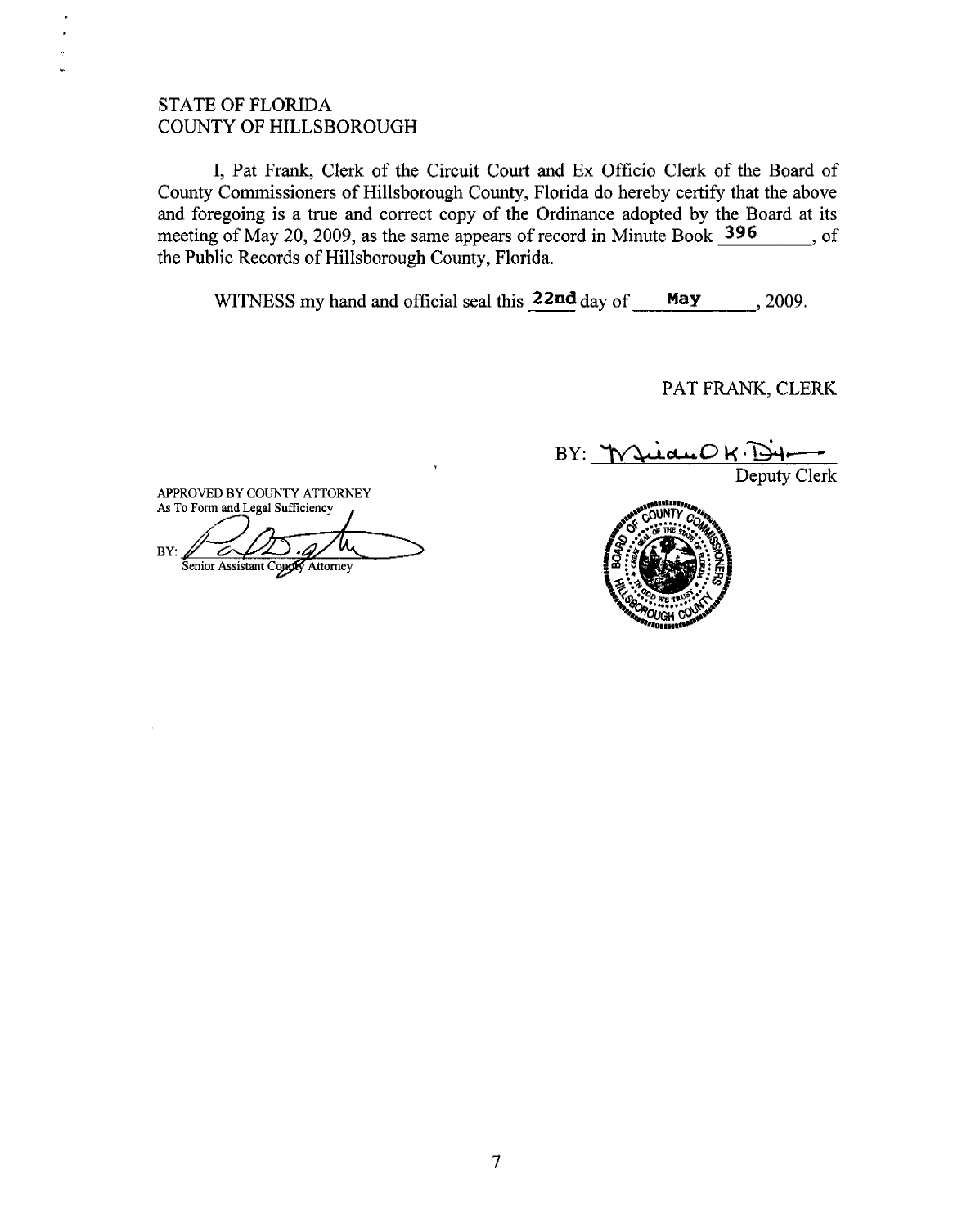

**FLORIDA DEPARTMENT of STATE** 

**CHARLIE CRIST**  Governor

STATE LIBRARY AND ARCHIVES OF FLORIDA **KURT S. BROWNING** 

Secretary of State

May 28,2009

Honorable Pat Frank Clerk of the Circuit Court Hillsborough County P. 0. Box 1110 Tampa, Florida 33601-1110

Attention: Gail M. Letzring, Manager BOCC Records

Dear Mr. Frank:

Pursuant to the provisions of Section 125.66, Florida Statutes, this will acknowledge receipt of your letters dated May 22, 2009, and certified copy of Hillsborough County Ordinance Nos. 09-5 through 09- 50, which were filed in this office on May 26, 2009.

Sincerely,

Liz Cloud Program Administrator

 $\equiv$  $\mathbb{R}$ : :.:q:~::  $\Xi^ \sim$ **:::o**   $\Xi^-_1$  $\Xi$ a $\Xi$  $\overline{\mathbf{\infty}}$  $\bf\Xi$ r 600 *=-=*  I .<br>უ  $\mathbf{r}$ ب N  $\bar{\mathbf{c}}$  $\left( \begin{array}{c} \uparrow \uparrow \uparrow \end{array} \right)$  $\overline{\mathcal{H}}$  $~\Omega~$  $\overline{\overline{\square}}$  $-$ **CJ** 

 $\simeq$ 

-" *--•0'-...A* 

LC/srd

DIRECTOR'S OFFICE R.A. Gray Building • 500 South Bronough Street • Tallahassee, Florida 32399-0250 850.245.6600 • FAX: 850.245.6735 • TOO: 850.922.4085 • http://dlis.dos.state.tl.us

COMMUNITY DEVELOPMENT 850.245.6600 • FAX: 850.245.6643

LEGISLATIVE LIBRARY SERVICE 850.488\_2812 • FAX: 850.488.9879

STATE LIBRARY OF FLORIDA 850.245.6600 • FAX: 850.245.6744

RECORDS MANAGEMENT SERVICES 850:245\_6750 • FAX: 850.245.6795

STATE ARCHIVES OF FLORIDA 850.245.6700 • FAX: 850.488.4894

ADMINISTRATIVE CODE AND WEEKLY 850.245.6270 • FAX: 850.245.6282